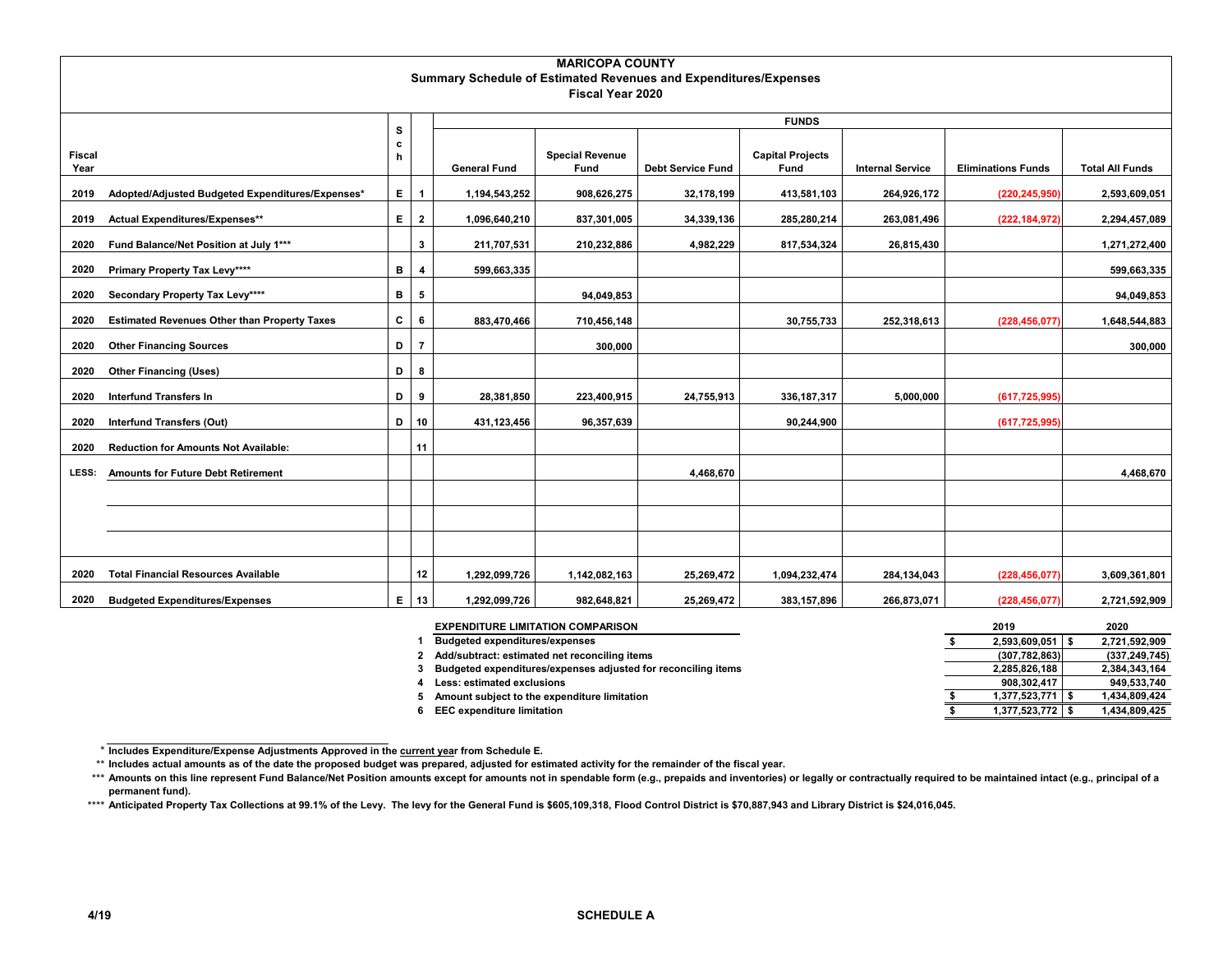|    | <b>MARICOPA COUNTY</b><br><b>Tax Levy and Tax Rate Information</b><br><b>Fiscal Year 2020</b>                                                                                                                                                                                                                                                                                                                                                                                                                                                                                                                                                |                                      |          |                                      |
|----|----------------------------------------------------------------------------------------------------------------------------------------------------------------------------------------------------------------------------------------------------------------------------------------------------------------------------------------------------------------------------------------------------------------------------------------------------------------------------------------------------------------------------------------------------------------------------------------------------------------------------------------------|--------------------------------------|----------|--------------------------------------|
|    |                                                                                                                                                                                                                                                                                                                                                                                                                                                                                                                                                                                                                                              | 2019                                 |          | 2020                                 |
|    | 1. Maximum allowable primary property tax levy.                                                                                                                                                                                                                                                                                                                                                                                                                                                                                                                                                                                              |                                      |          |                                      |
|    | A.R.S. §42-17051(A)                                                                                                                                                                                                                                                                                                                                                                                                                                                                                                                                                                                                                          | 712,863,704                          | \$       | 745,620,462                          |
|    | 2. Amount received from primary property taxation<br>in the current year in excess of the sum of that<br>year's maximum allowable primary property tax<br>levy. A.R.S. §42-17102(A)(18)                                                                                                                                                                                                                                                                                                                                                                                                                                                      | \$                                   |          |                                      |
|    | 3. Property tax levy amounts                                                                                                                                                                                                                                                                                                                                                                                                                                                                                                                                                                                                                 |                                      |          |                                      |
|    | A. Primary property taxes<br>B. Secondary property taxes                                                                                                                                                                                                                                                                                                                                                                                                                                                                                                                                                                                     | 566,289,063                          | \$       | 605,109,318                          |
|    | <b>Flood Control District</b>                                                                                                                                                                                                                                                                                                                                                                                                                                                                                                                                                                                                                | 66,310,571                           |          | 70,887,943                           |
|    | <b>Library District</b>                                                                                                                                                                                                                                                                                                                                                                                                                                                                                                                                                                                                                      | 22,475,317                           |          | 24,016,045                           |
|    | Total secondary property taxes                                                                                                                                                                                                                                                                                                                                                                                                                                                                                                                                                                                                               | 88,785,888                           | \$       | 94,903,988                           |
|    | C. Total property tax levy amounts                                                                                                                                                                                                                                                                                                                                                                                                                                                                                                                                                                                                           | 655,074,951                          | S        | 700,013,306                          |
|    | 4. Property taxes collected*<br>A. Primary property taxes<br>(1) Current year's levy                                                                                                                                                                                                                                                                                                                                                                                                                                                                                                                                                         | \$<br>551,090,997                    | \$       | 588,869,395                          |
|    | (2) Prior years' levies                                                                                                                                                                                                                                                                                                                                                                                                                                                                                                                                                                                                                      | 10,101,464                           |          | 10,793,940                           |
|    | (3) Total primary property taxes<br>B. Secondary property taxes                                                                                                                                                                                                                                                                                                                                                                                                                                                                                                                                                                              | 561,192,461                          |          | 599,663,335                          |
|    | (1) Current year's levy                                                                                                                                                                                                                                                                                                                                                                                                                                                                                                                                                                                                                      | \$<br>86,403,052                     | \$       | 92,356,956                           |
|    | (2) Prior years' levies                                                                                                                                                                                                                                                                                                                                                                                                                                                                                                                                                                                                                      | 1,583,763                            |          | 1,692,897                            |
|    | (3) Total secondary property taxes<br>C. Total property taxes collected **                                                                                                                                                                                                                                                                                                                                                                                                                                                                                                                                                                   | 87,986,815<br>649,179,276            | \$<br>\$ | 94,049,853<br>693,713,188            |
|    | 5. Property tax rates<br>A. County tax rate<br>(1) Primary property tax rate<br>(2) Secondary property tax rate<br><b>Flood Control District</b><br><b>Library District</b><br>(3) Total county tax rate<br>B. Special assessment district tax rates<br>Secondary property tax rates                                                                                                                                                                                                                                                                                                                                                         | 1.4009<br>0.1792<br>0.0556<br>1.6357 |          | 1.4009<br>0.1792<br>0.0556<br>1.6357 |
| *  | Includes actual property taxes collected as of the date the proposed budget was prepared, plus                                                                                                                                                                                                                                                                                                                                                                                                                                                                                                                                               |                                      |          |                                      |
| ** | estimated property tax collections for the remainder of the fiscal year.<br>Represents budgeted Property Tax Revenue. Property tax revenue is budgeted in FY 2020<br>based on prior years' collection trends, rather than on the actual levy amount. Each year,<br>between 2 and 3% of levied taxes go unpaid. While a portion (approximately 2%) are paid in<br>the following tax year, approximately 1% are never paid, or are not levied due to resolutions<br>which actually reduce assessed value amounts. Levy for the General Fund is \$605,109,318,<br>Flood Control District is \$70,887,943, and Library District is \$24,016,045. |                                      |          |                                      |

# **4/19 SCHEDULE B**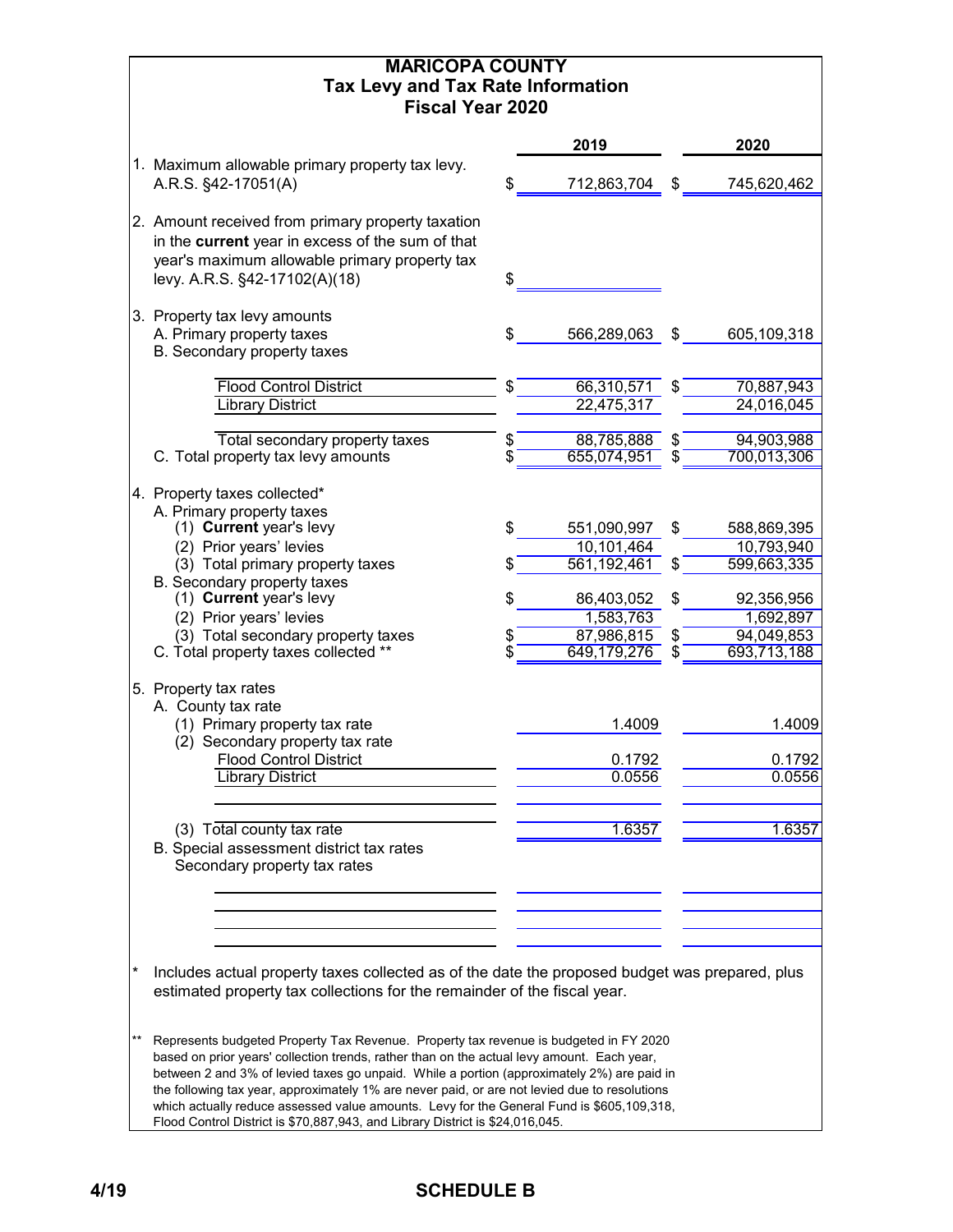#### **MARICOPA COUNTY Revenues Other Than Property Taxes Fiscal Year 2020**

|                                                                                                                     | <b>ESTIMATED</b><br><b>REVENUES **</b> | <b>ACTUAL</b><br><b>REVENUES*</b> | <b>ESTIMATED</b><br><b>REVENUES</b> |
|---------------------------------------------------------------------------------------------------------------------|----------------------------------------|-----------------------------------|-------------------------------------|
| <b>SOURCE OF REVENUES</b>                                                                                           | 2019                                   | 2019                              | 2020                                |
| <b>GENERAL FUND</b>                                                                                                 |                                        |                                   |                                     |
| <b>Taxes</b>                                                                                                        |                                        |                                   |                                     |
| Tax Penalties & Interest                                                                                            | \$<br>7,519,586                        | \$<br>12,331,826                  | \$<br>7,519,586                     |
| Payments In Lieu of Taxes                                                                                           | 13,687,554                             | 15,041,183                        | 13,862,204                          |
| <b>State Shared Sales Tax</b>                                                                                       | 560,017,585                            | 584,707,294                       | 611,197,954                         |
| <b>State Shared Vehicle License</b>                                                                                 | 164,439,265                            | 173,036,002                       | 180,095,990                         |
| <b>Licenses and permits</b>                                                                                         |                                        |                                   |                                     |
| <b>Licenses and Permits</b>                                                                                         | 1,383,684                              | 1,712,738                         | 1,354,295                           |
| Intergovernmental                                                                                                   |                                        |                                   |                                     |
| Grants - State                                                                                                      | 30,918                                 | 23,287                            |                                     |
| Intergovernmental - Federal                                                                                         | 92,004                                 |                                   | 155,000                             |
| Intergovernmental - State                                                                                           | 50,004                                 | 7,980,524                         | 50,004                              |
| Intergovernmental - Other                                                                                           | 249,286                                | 339,286                           | 259,800                             |
| <b>Charges for services</b>                                                                                         |                                        |                                   |                                     |
| Intergov Charges - State                                                                                            | 207,996                                | 377,410                           | 3,132,996                           |
| Intergov Charges - District                                                                                         | 3,469,519                              | 3,405,497                         | 3,740,584                           |
| Intergov Charges - Other                                                                                            | 17,163,485                             | 17,402,625                        | 17,130,794                          |
| <b>Judicial Charges For Services</b>                                                                                | 17,453,829                             | 17,806,316                        | 17,118,075                          |
| <b>Other Charges For Services</b>                                                                                   | 10,538,360                             | 11,543,490                        | 11,562,177                          |
| <b>Patient Services Revenue</b>                                                                                     | 6,988                                  | 7,756                             | 6,988                               |
| <b>Fines and forfeits</b>                                                                                           |                                        |                                   |                                     |
| Fines & Forfeits                                                                                                    | 10,696,921                             | 11,237,681                        | 11,116,404                          |
| <b>Investments</b>                                                                                                  |                                        |                                   |                                     |
| <b>Interest Earnings</b>                                                                                            | 2,400,000                              | 6,381,274                         | 2,400,000                           |
| <b>Miscellaneous</b>                                                                                                |                                        |                                   |                                     |
| Miscellaneous Revenue                                                                                               | 2,709,767                              | 5,579,840                         | 2,767,615                           |
| Total General Fund \$                                                                                               | 812,116,751                            | \$<br>868,914,029 \$              | 883,470,466                         |
| Includes actual revenues recognized on the modified accrual or accrual basis as of the date the proposed budget was |                                        |                                   |                                     |
| prepared, plus estimated revenues for the remainder of the fiscal year.                                             |                                        |                                   |                                     |
| <b>SPECIAL REVENUE FUNDS</b>                                                                                        |                                        |                                   |                                     |
| <b>Adult Probation Fees</b>                                                                                         | \$<br>11,635,346                       | \$<br>11,329,724                  | \$<br>11,621,188                    |
| <b>Adult Probation Grants</b>                                                                                       | 2,795,035                              | 2,465,347                         | 2,633,895                           |
| <b>Air Quality Fees</b>                                                                                             | 12,634,712                             | 13,186,345                        | 12,135,000                          |
| <b>Air Quality Grants</b>                                                                                           | 5,141,530                              | 4,605,367                         | 5,085,690                           |
| <b>Animal Control Field Operations</b>                                                                              | 3,753,542                              | 3,602,735                         |                                     |
| <b>Animal Control Grants</b>                                                                                        | 45,000                                 | 45,000                            |                                     |
| Animal Control License/Shelter                                                                                      | 12,813,410                             | 10,921,647                        | 14,623,970                          |
| <b>Ballpark Operations</b>                                                                                          | 250,000                                | 276,198                           | 250,000                             |
| <b>Cactus League Operations</b>                                                                                     | 1,413,139                              | 1,365,793                         |                                     |
| <b>CDBG Housing Trust</b>                                                                                           | 11,350,711                             | 10,749,447                        | 6,716,844                           |
| <b>Check Enforcement Program</b>                                                                                    | 45,556                                 | 45,701                            | 34,717                              |
| <b>Children's Issues Education</b>                                                                                  |                                        | 282                               |                                     |
| <b>Child Support Enhancement</b>                                                                                    | 31,000                                 | 38,207                            | 31,000                              |
| Clerk of Court Fill The Gap                                                                                         | 1,814,498                              | 1,814,498                         | 1,777,708                           |
| Clerk of the Court Grants                                                                                           | 1,602,360                              | 1,500,904                         | 1,415,032                           |
| Clerk of the Court Judicial Enhancement                                                                             | 750,000                                | 795,399                           | 750,000                             |
| Clerk of the Court SRF                                                                                              | 2,813,447                              | 3,030,437                         | 2,813,447                           |
| <b>Conciliation Court Fees</b>                                                                                      | 1,583,362                              | 1,484,158                         | 1,583,362                           |
| <b>Correctional Health Grants</b>                                                                                   | 3,420,490                              | 2,576,895                         | 436,026                             |
| County Attorney Fill the Gap                                                                                        | 1,518,370                              | 1,727,563                         | 1,467,016                           |
| <b>County Attorney Grants</b>                                                                                       | 7,006,428                              | 6,957,368<br>980,980              | 6,279,381<br>500,000                |
| <b>County Attorney RICO</b>                                                                                         | 980,980                                |                                   |                                     |

# **4/19 SCHEDULE C**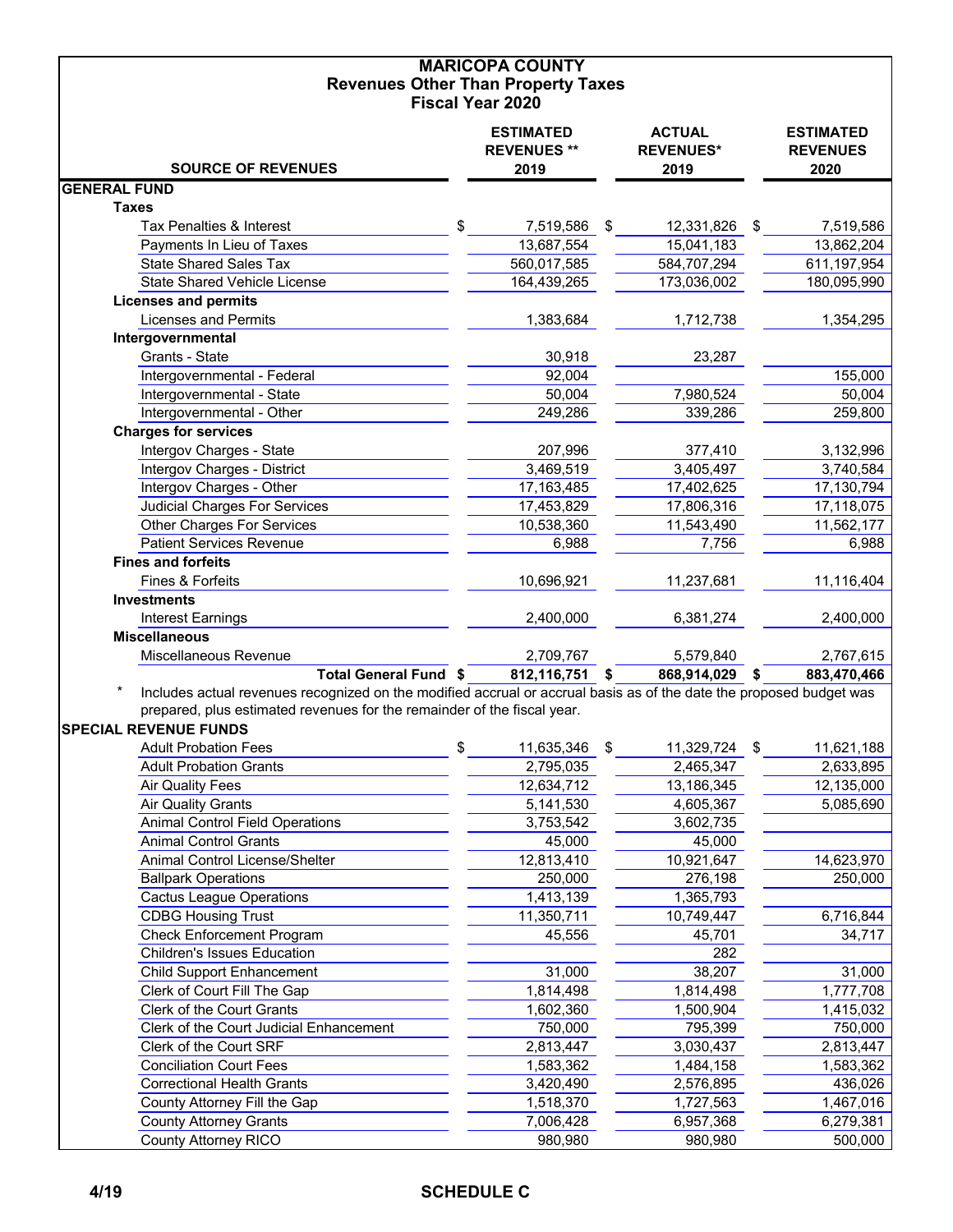#### **MARICOPA COUNTY Revenues Other Than Property Taxes Fiscal Year 2020**

| <b>SOURCE OF REVENUES</b>                     | <b>ESTIMATED</b><br><b>REVENUES **</b><br>2019 | <b>ACTUAL</b><br><b>REVENUES*</b><br>2019 | <b>ESTIMATED</b><br><b>REVENUES</b><br>2020 |
|-----------------------------------------------|------------------------------------------------|-------------------------------------------|---------------------------------------------|
| <b>Court Document Retrieval</b>               | 1,053,207                                      | 1,118,957                                 | 1,053,207                                   |
| Criminal Justice Enhancement                  | 1,088,405                                      | 1,087,651                                 | 1,030,437                                   |
| <b>Detention Operations</b>                   | 187,568,633                                    | 198,513,385                               | 203,707,919                                 |
| Diversion                                     | 1,512,525                                      | 1,620,667                                 | 1,676,631                                   |
| <b>Domestic Relations Mediation Education</b> | 193,550                                        | 199,368                                   | 193,550                                     |
| <b>Educational Supplemental Program</b>       | 495,594                                        | 650,765                                   | 495,594                                     |
| <b>Elections Grants</b>                       |                                                | 618                                       |                                             |
| <b>Emancipation Administration</b>            |                                                | 392                                       |                                             |
| <b>Emergency Management</b>                   | 1,104,246                                      | 1,091,959                                 | 1,103,871                                   |
| Environmental Services Environmental Health   | 20,971,969                                     | 21,329,991                                | 21,012,670                                  |
| <b>Environmental Services Grants</b>          | 70,198                                         | 70,198                                    | 67,198                                      |
| <b>Expedited Child Support</b>                | 637,500                                        | 672,423                                   | 637,500                                     |
| <b>Flood Control</b>                          | 1,025,389                                      | 3,262,149                                 | 1,136,677                                   |
| <b>Flood Control Grants</b>                   | 70,000                                         | 70,000                                    | 70,000                                      |
| <b>Human Services Grants</b>                  | 46,867,663                                     | 45,657,258                                | 43,480,515                                  |
| Inmate Health Services                        | 373,000                                        | 387,828                                   | 382,944                                     |
| <b>Inmate Services</b>                        | 9,960,352                                      | 10,768,936                                | 11,002,708                                  |
| Justice Court Judicial Enhancement            | 737,183                                        | 831,639                                   | 737,183                                     |
| Justice Courts Special Revenue                | 7,105,417                                      | 7,176,257                                 | 6,805,417                                   |
| Juvenile Probation Diversion                  | 180,000                                        | 162,870                                   | 162,870                                     |
| <b>Juvenile Probation Grants</b>              | 3,493,387                                      | 3,311,267                                 | 3,585,679                                   |
| Juvenile Probation Special Fee                | 2,449,280                                      | 2,707,692                                 | 2,669,783                                   |
| Juvenile Restitution                          | 1,050                                          | 1,384                                     |                                             |
| Lake Pleasant Recreation Services             | 3,284,085                                      | 3,436,347                                 | 3,284,085                                   |
| Law Library Fees                              | 1,225,447                                      | 1,483,539                                 | 1,468,798                                   |
| Legal Defender Fill the Gap                   |                                                |                                           |                                             |
| <b>Library District</b>                       | 7,706,721                                      | 7,706,721                                 | 7,645,633                                   |
| <b>Library District Grants</b>                | 155,000                                        | 466,610                                   | 75,000                                      |
| <b>Medical Examiner Grants</b>                | 102,000                                        | 44,864                                    | 55,000                                      |
| Non-Departmental Grants                       | 6,597,695                                      | 3,544,363                                 | 62,878,684                                  |
| <b>Officer Safety Equipment</b>               | 150,000                                        | 150,000                                   | 150,000                                     |
| Palo Verde                                    | 703,153                                        | 708,799                                   | 673,954                                     |
| <b>Parks and Recreation Grants</b>            | 80,000                                         | 80,000                                    |                                             |
| <b>Parks Donations</b>                        | 25,404                                         | 29,453                                    | 25,404                                      |
| <b>Parks Enhancement</b>                      | 5,852,602                                      | 6,271,939                                 | 5,852,602                                   |
| Parks Souvenir                                | 396,183                                        | 407,950                                   | 396,183                                     |
| Planning and Development Fees                 | 9,924,115                                      | 11,785,864                                | 10,278,221                                  |
| <b>Probate Fees</b>                           | 392,000                                        | 408,182                                   | 392,000                                     |
| Public Defender Fill the Gap                  | 879,367                                        | 879,367                                   | 879,367                                     |
| <b>Public Defender Grants</b>                 | 198,515                                        | 198,391                                   | 198,515                                     |
| <b>Public Defender Training</b>               | 295,978                                        | 303,410                                   | 295,978                                     |
| <b>Public Health Fees</b>                     | 7,793,186                                      | 7,806,620                                 | 8,007,963                                   |
| <b>Public Health Grants</b>                   | 50,277,812                                     | 45,861,580                                | 49,465,102                                  |
| Recorders Surcharge                           | 3,807,689                                      | 3,808,809                                 | 3,807,689                                   |
| <b>School Communication</b>                   | 601,709                                        | 694,110                                   | 601,709                                     |
| <b>School Grants</b>                          | 14,862,763                                     | 14,862,763                                | 15,425,567                                  |
| School Transportation                         | 600,000                                        | 491,000                                   | 600,000                                     |
| <b>Sheriff Donations</b>                      | 1,485,000                                      | 1,485,000                                 | 60,000                                      |
| <b>Sheriff Grants</b>                         | 3,966,165                                      | 3,750,000                                 | 3,195,139                                   |
| Sheriff Jail Enhancement                      | 1,482,444                                      | 1,334,893                                 | 1,482,444                                   |
| Sheriff RICO                                  | 2,500,000                                      | 900,000                                   | 523,651                                     |
| Sheriff Towing and Impound                    | 142,700                                        | 111,032                                   | 60,000                                      |
|                                               |                                                |                                           |                                             |

### **4/19 SCHEDULE C**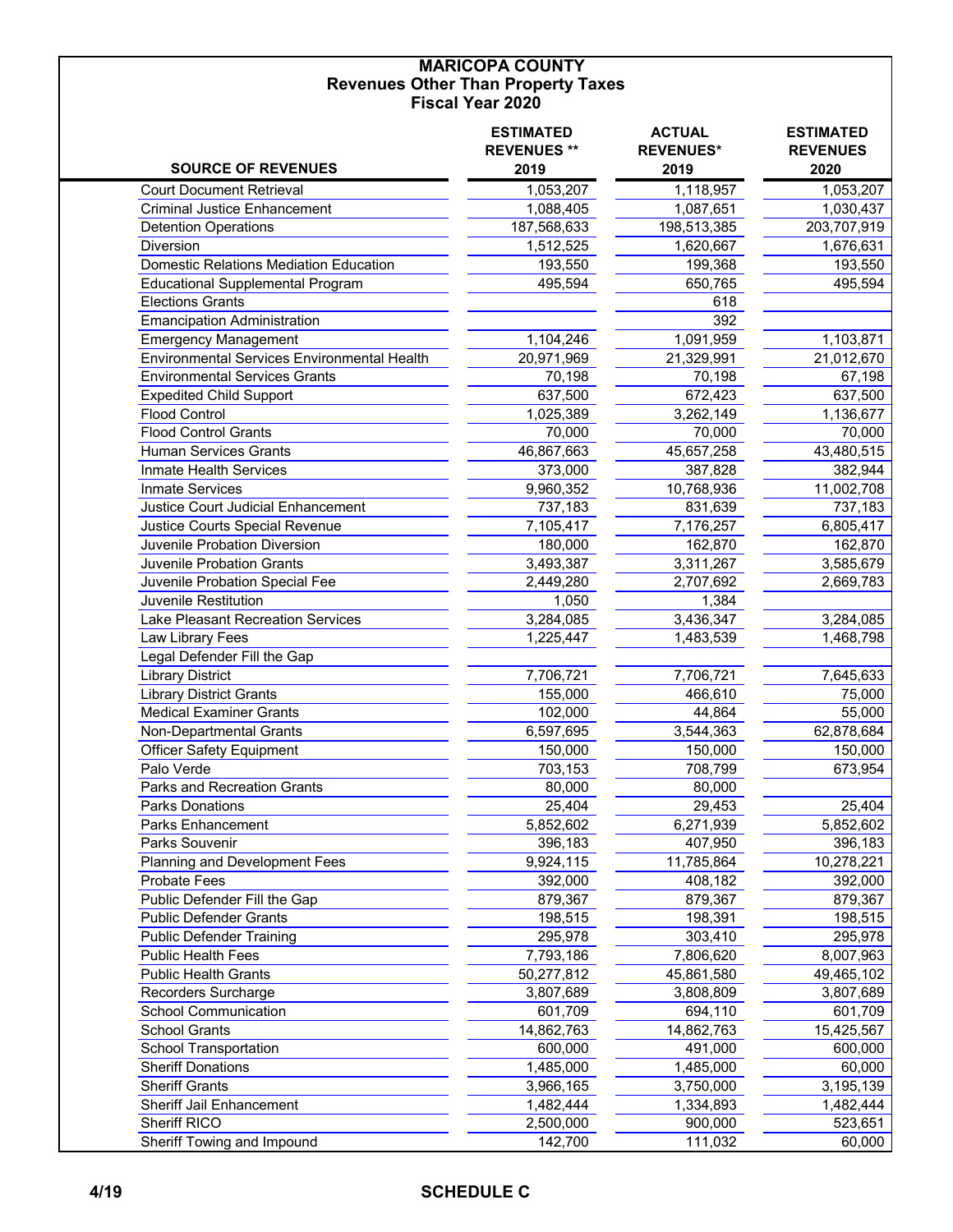#### **MARICOPA COUNTY Revenues Other Than Property Taxes Fiscal Year 2020**

|                                                                                                     | <b>ESTIMATED</b><br><b>REVENUES **</b> | <b>ACTUAL</b><br><b>REVENUES*</b> |      | <b>ESTIMATED</b><br><b>REVENUES</b> |
|-----------------------------------------------------------------------------------------------------|----------------------------------------|-----------------------------------|------|-------------------------------------|
| <b>SOURCE OF REVENUES</b>                                                                           | 2019                                   | 2019                              |      | 2020                                |
| <b>Small School Service</b>                                                                         | 109,551                                | 220,062                           |      | 109,551                             |
| Spousal Maintenance Enforcement Enhancement                                                         | 108,000                                | 111,020                           |      | 108,000                             |
| Spur Cross Ranch Conservation                                                                       | 294,955                                | 301,482                           |      | 294,955                             |
| <b>Superior Court Building Repair</b>                                                               |                                        | 2,839                             |      |                                     |
| Superior Court Fill the Gap                                                                         | 1,814,498                              | 1,664,228                         |      | 1,814,498                           |
| <b>Superior Court Grants</b>                                                                        | 6,056,806                              | 4,805,100                         |      | 6,056,806                           |
| <b>Superior Court Judicial Enhancement</b>                                                          | 499,000                                | 536,298                           |      | 524,727                             |
| <b>Superior Court Special Revenue</b>                                                               | 4,932,280                              | 5,158,909                         |      | 4,932,280                           |
| Taxpayer Information                                                                                | 125,000                                | 125,000                           |      | 125,000                             |
| <b>Transportation Grants</b>                                                                        | 928,673                                | 146,986                           |      | 1,355,396                           |
| <b>Transportation Operations</b>                                                                    | 130,864,465                            | 135,922,079                       |      | 140,067,358                         |
| Victim Compensation Interest                                                                        | 18,222                                 | 28,490                            |      | 25,000                              |
| Victim Compensation Restitution                                                                     | 207,238                                | 207,436                           |      | 205,260                             |
| Victim Location                                                                                     | 2,000                                  | 4,715                             |      | 2,000                               |
| Waste Management                                                                                    | 65,000                                 | 84,431                            |      | 65,000                              |
| <b>Waste Tire</b>                                                                                   | 5,400,000                              | 5,814,095                         |      | 5,825,000                           |
| Total Special Revenue and Grant Funds \$                                                            | 647,270,885                            | \$<br>654,338,425                 |      | 710,456,148                         |
| <b>County Improvement Debt</b><br>County Improvement Debt 2<br><b>Stadium District Debt Service</b> | \$                                     | 326,533<br>96,491                 | \$   |                                     |
|                                                                                                     | 3,441,766                              | 3,419,766                         |      |                                     |
| Total Debt Service Funds \$                                                                         | 3,441,766                              | \$<br>3,842,790                   | \$   |                                     |
| <b>CAPITAL PROJECTS FUNDS</b>                                                                       |                                        |                                   |      |                                     |
| County Improvement 441 COP Series 2016<br>County Improvement COP Series 2015                        |                                        | 710,915<br>749,580                |      |                                     |
| <b>Detention Capital Projects</b>                                                                   |                                        | 859,765                           |      |                                     |
| <b>Flood Control Capital Projects</b>                                                               | 6,322,575                              | 1,555,544                         |      | 3,345,000                           |
| <b>General Fund County Improvements</b>                                                             | 4,315,000                              |                                   |      |                                     |
| Intergovernmental Capital Projects                                                                  | 200                                    | 1,128                             |      |                                     |
| <b>Library District Capital Improvement</b>                                                         | 60,000                                 | 165,034                           |      | 120,000                             |
| Long Term Project Reserve                                                                           |                                        |                                   |      |                                     |
| <b>Technology Capital Improvement</b>                                                               |                                        | 4,287                             |      |                                     |
| <b>Transportation Capital Project</b>                                                               | 32,065,657                             | 21,286,629                        |      | 27,290,733                          |
| <b>Total Capital Projects Funds \$</b>                                                              | 42,763,432                             | \$<br>25,332,882                  | S    | 30,755,733                          |
| <b>INTERNAL SERVICE FUNDS</b>                                                                       |                                        |                                   |      |                                     |
| <b>Benefits Trust</b>                                                                               | \$<br>169,930,687                      | \$<br>170,045,287                 | \$   | 169,930,687                         |
| <b>Benefits Trust-Agency</b>                                                                        | 14,959,815                             | 14,907,382                        |      | 14,959,815                          |
| <b>Equipment Services</b>                                                                           | 16,976,629                             | 16,412,034                        |      | 17,250,095                          |
| <b>Risk Management</b>                                                                              | 21,535,688                             | 21,848,731                        |      | 22,205,403                          |
| Telecommunications                                                                                  | 26,717,258                             | 28,070,083                        |      | 27,972,613                          |
| Total Internal Service Funds \$                                                                     | 250,120,077                            | \$<br>251,283,517                 | \$   | 252,318,613                         |
| <b>ELIMINATIONS FUNDS</b>                                                                           |                                        |                                   |      |                                     |
| Eliminations                                                                                        | \$<br>(220, 245, 950)                  | \$<br>(222, 184, 972)             | - \$ | (228, 456, 077)                     |
| <b>Total Eliminations Funds</b>                                                                     | $(220, 245, 950)$ \$                   | (222, 184, 972)                   | - \$ | (228, 456, 077)                     |
| <b>TOTAL ALL FUNDS \$</b>                                                                           | 1,535,466,961                          | \$<br>1,581,526,671               | \$   | 1,648,544,883                       |
|                                                                                                     |                                        |                                   |      |                                     |

 \* Includes actual revenues recognized on the modified accrual or accrual basis as of the date the proposed budget was prepared, plus estimated revenues for the remainder of the fiscal year.

\*\* Includes revenues from adopted budget plus any approved adjustments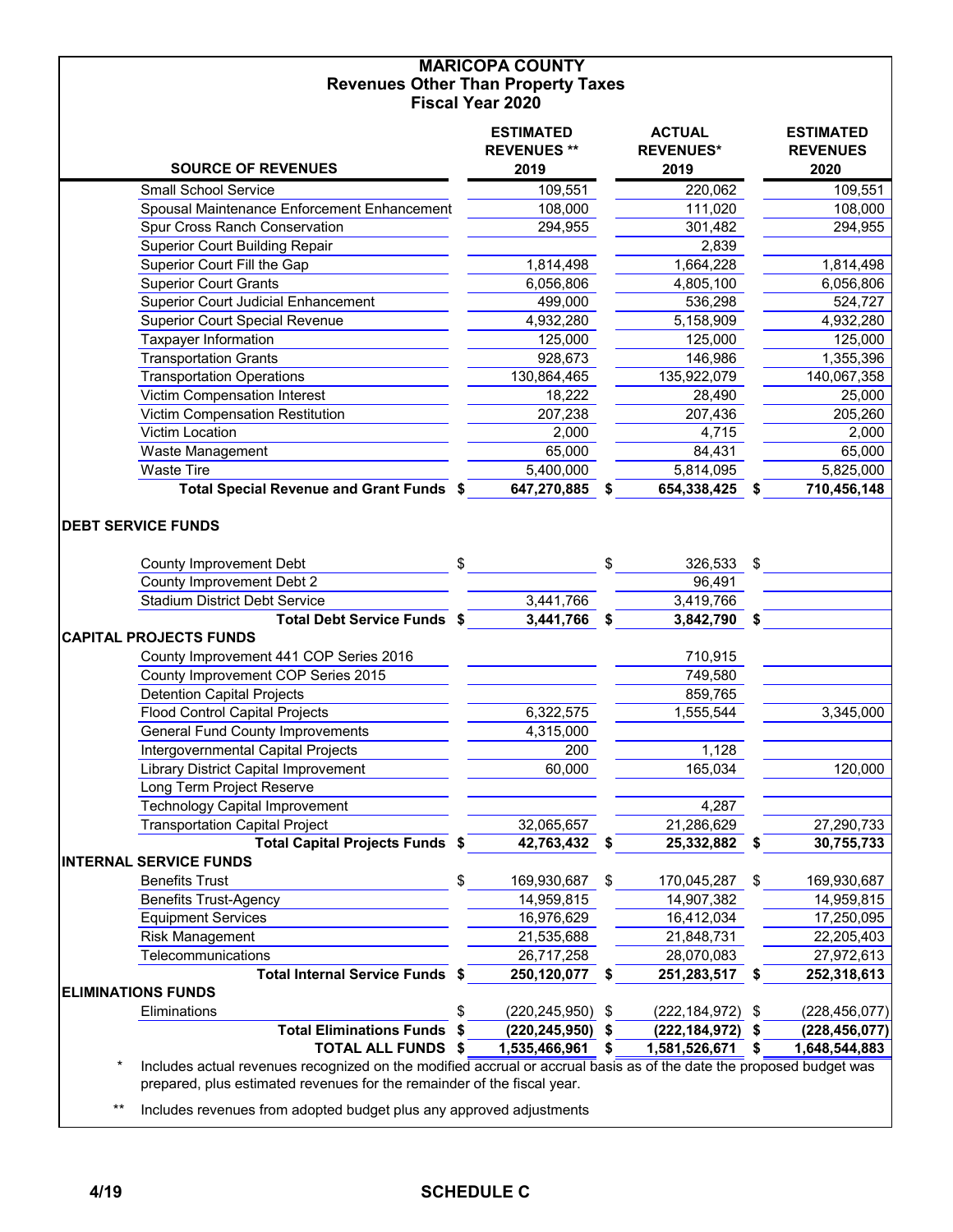| <b>Other Financing Sources/(Uses) and Interfund Transfers</b> |                                                                                                                                                                                                                                                                                                                     | <b>MARICOPA COUNTY</b>    |                      |              |                    |    |                    |  |  |  |
|---------------------------------------------------------------|---------------------------------------------------------------------------------------------------------------------------------------------------------------------------------------------------------------------------------------------------------------------------------------------------------------------|---------------------------|----------------------|--------------|--------------------|----|--------------------|--|--|--|
|                                                               |                                                                                                                                                                                                                                                                                                                     | <b>Fiscal Year 2020</b>   |                      |              |                    |    |                    |  |  |  |
| <b>OTHER FINANCING</b><br><b>INTERFUND TRANSFERS</b>          |                                                                                                                                                                                                                                                                                                                     |                           |                      |              |                    |    |                    |  |  |  |
|                                                               |                                                                                                                                                                                                                                                                                                                     | 2020                      |                      |              | 2020               |    |                    |  |  |  |
| <b>FUND</b>                                                   | <b>SOURCES</b>                                                                                                                                                                                                                                                                                                      |                           | (USES)               |              | $\overline{N}$     |    | (OUT)              |  |  |  |
| <b>GENERAL FUND</b>                                           |                                                                                                                                                                                                                                                                                                                     |                           |                      |              |                    |    |                    |  |  |  |
| Non Departmental                                              | $\frac{1}{2}$ $\frac{1}{2}$ $\frac{1}{2}$ $\frac{1}{2}$ $\frac{1}{2}$ $\frac{1}{2}$ $\frac{1}{2}$ $\frac{1}{2}$ $\frac{1}{2}$ $\frac{1}{2}$ $\frac{1}{2}$ $\frac{1}{2}$ $\frac{1}{2}$ $\frac{1}{2}$ $\frac{1}{2}$ $\frac{1}{2}$ $\frac{1}{2}$ $\frac{1}{2}$ $\frac{1}{2}$ $\frac{1}{2}$ $\frac{1}{2}$ $\frac{1}{2}$ |                           |                      | $\mathbb{S}$ | 28,381,850         |    | \$430,797,518      |  |  |  |
| <b>Public Health</b>                                          |                                                                                                                                                                                                                                                                                                                     |                           |                      |              |                    |    | 3,000              |  |  |  |
| Sheriff                                                       |                                                                                                                                                                                                                                                                                                                     |                           |                      |              |                    |    | 322,938            |  |  |  |
| <b>Total General Fund \$</b>                                  |                                                                                                                                                                                                                                                                                                                     | $\overline{\bullet}$      |                      |              | 28,381,850         |    | 431,123,456        |  |  |  |
|                                                               |                                                                                                                                                                                                                                                                                                                     |                           |                      |              |                    |    |                    |  |  |  |
| <b>SPECIAL REVENUE FUNDS</b>                                  |                                                                                                                                                                                                                                                                                                                     |                           |                      |              |                    |    |                    |  |  |  |
| Animal Care and Control                                       | $\mathfrak s$                                                                                                                                                                                                                                                                                                       |                           | $\frac{1}{\sqrt{2}}$ | \$.          | 2,090,133          | \$ | 638,520            |  |  |  |
| <b>County School Superintendent</b>                           |                                                                                                                                                                                                                                                                                                                     |                           |                      |              | 373,825            |    |                    |  |  |  |
| <b>Flood Control District</b>                                 |                                                                                                                                                                                                                                                                                                                     |                           |                      |              |                    |    | 33,849,772         |  |  |  |
| <b>Human Services</b>                                         |                                                                                                                                                                                                                                                                                                                     |                           |                      |              | 644,574            |    |                    |  |  |  |
| Juvenile Probation                                            |                                                                                                                                                                                                                                                                                                                     |                           |                      |              | 15,000             |    | 15,000             |  |  |  |
| <b>Library District</b>                                       |                                                                                                                                                                                                                                                                                                                     |                           |                      |              | 2,000,000          |    |                    |  |  |  |
| Non Departmental                                              |                                                                                                                                                                                                                                                                                                                     |                           |                      |              | 217,274,383        |    | 4,759,667          |  |  |  |
| <b>Public Health</b>                                          |                                                                                                                                                                                                                                                                                                                     |                           |                      |              | 3,000              |    |                    |  |  |  |
| <b>Superior Court</b>                                         |                                                                                                                                                                                                                                                                                                                     |                           |                      |              | 1,000,000          |    | 1,000,000          |  |  |  |
| Transportation                                                |                                                                                                                                                                                                                                                                                                                     | 300,000                   |                      |              |                    |    | 56,094,680         |  |  |  |
| <b>Total Special Revenue Funds \$</b>                         |                                                                                                                                                                                                                                                                                                                     | $300,000$ \$              |                      |              | 223,400,915        | \$ | 96,357,639         |  |  |  |
|                                                               |                                                                                                                                                                                                                                                                                                                     |                           |                      |              |                    |    |                    |  |  |  |
| <b>DEBT SERVICE FUNDS</b>                                     |                                                                                                                                                                                                                                                                                                                     |                           |                      |              |                    |    |                    |  |  |  |
| Non Departmental                                              |                                                                                                                                                                                                                                                                                                                     |                           |                      |              | 24,755,913         | \$ |                    |  |  |  |
| <b>Total Debt Service Funds \$</b>                            |                                                                                                                                                                                                                                                                                                                     | $\frac{\$}{\$}$           |                      |              | 24,755,913         | \$ |                    |  |  |  |
|                                                               |                                                                                                                                                                                                                                                                                                                     |                           |                      |              |                    |    |                    |  |  |  |
| <b>CAPITAL PROJECTS FUNDS</b>                                 |                                                                                                                                                                                                                                                                                                                     |                           |                      |              |                    |    |                    |  |  |  |
| <b>Flood Control District</b>                                 | $\mathbb{S}$                                                                                                                                                                                                                                                                                                        |                           | $\frac{1}{\sqrt{2}}$ | $\mathbb{S}$ | 33,849,772         | \$ |                    |  |  |  |
| <b>Library District</b>                                       |                                                                                                                                                                                                                                                                                                                     |                           |                      |              |                    |    | 2,000,000          |  |  |  |
| Non Departmental                                              |                                                                                                                                                                                                                                                                                                                     |                           |                      |              | 246,242,865        |    | 88,244,900         |  |  |  |
| Transportation                                                |                                                                                                                                                                                                                                                                                                                     |                           |                      |              | 56,094,680         |    |                    |  |  |  |
| <b>Total Capital Projects Funds \$</b>                        |                                                                                                                                                                                                                                                                                                                     | $\mathbf{s}$              |                      |              | 336, 187, 317      | \$ | 90,244,900         |  |  |  |
|                                                               |                                                                                                                                                                                                                                                                                                                     |                           |                      |              |                    |    |                    |  |  |  |
| <b>INTERNAL SERVICE</b>                                       |                                                                                                                                                                                                                                                                                                                     |                           |                      |              |                    |    |                    |  |  |  |
| <b>Risk Management</b>                                        | \$                                                                                                                                                                                                                                                                                                                  | $rac{\text{1}}{\text{s}}$ |                      | \$           | 5,000,000          | \$ |                    |  |  |  |
| <b>Total Internal Service Funds \$</b>                        |                                                                                                                                                                                                                                                                                                                     |                           |                      |              | 5,000,000          | \$ |                    |  |  |  |
|                                                               |                                                                                                                                                                                                                                                                                                                     |                           |                      |              |                    |    |                    |  |  |  |
| <b>ELIMINATIONS</b>                                           |                                                                                                                                                                                                                                                                                                                     |                           |                      |              |                    |    |                    |  |  |  |
| <b>Flood Control District</b>                                 |                                                                                                                                                                                                                                                                                                                     |                           |                      |              | (33, 849, 772)     |    | \$ (33,849,772)    |  |  |  |
| <b>Library District</b>                                       |                                                                                                                                                                                                                                                                                                                     |                           |                      |              | (2,000,000)        |    | (2,000,000)        |  |  |  |
| Transportation                                                |                                                                                                                                                                                                                                                                                                                     |                           |                      |              | (56,094,680)       |    | (56,094,680)       |  |  |  |
| <b>Eliminations County</b>                                    |                                                                                                                                                                                                                                                                                                                     |                           |                      |              | (525, 781, 543)    |    | (525, 781, 543)    |  |  |  |
| Total Eliminations Funds \$                                   |                                                                                                                                                                                                                                                                                                                     |                           |                      |              | \$ (617, 725, 995) |    | \$ (617, 725, 995) |  |  |  |
|                                                               |                                                                                                                                                                                                                                                                                                                     |                           |                      |              |                    |    |                    |  |  |  |
|                                                               |                                                                                                                                                                                                                                                                                                                     |                           |                      |              |                    |    |                    |  |  |  |
|                                                               |                                                                                                                                                                                                                                                                                                                     |                           |                      |              |                    |    |                    |  |  |  |
|                                                               |                                                                                                                                                                                                                                                                                                                     |                           |                      |              |                    |    |                    |  |  |  |
|                                                               |                                                                                                                                                                                                                                                                                                                     |                           |                      |              |                    |    |                    |  |  |  |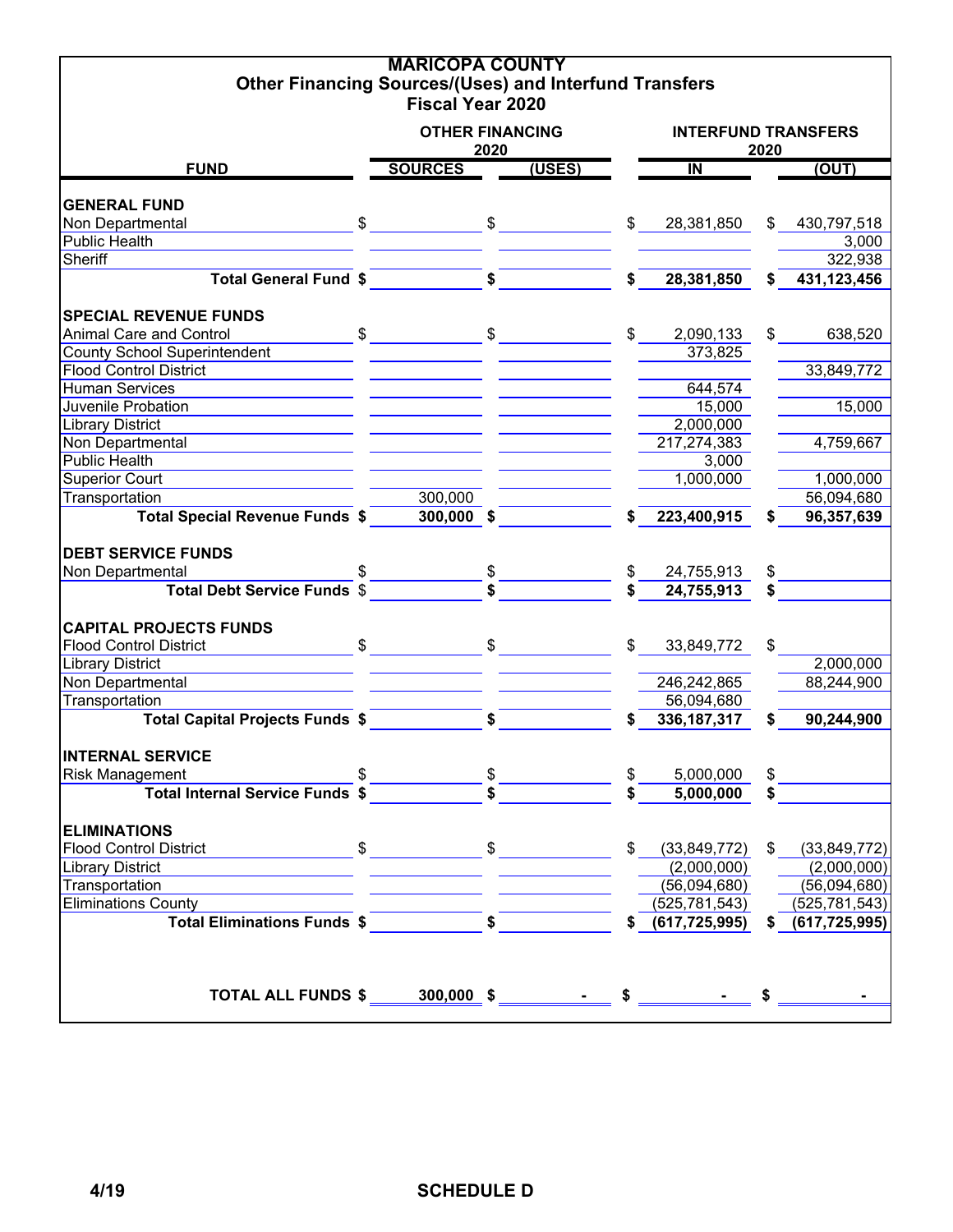| <b>MARICOPA COUNTY</b>                           |                                  |                             |                            |                                  |  |  |  |  |  |  |  |
|--------------------------------------------------|----------------------------------|-----------------------------|----------------------------|----------------------------------|--|--|--|--|--|--|--|
| <b>Expenditures/Expenses by Fund</b>             |                                  |                             |                            |                                  |  |  |  |  |  |  |  |
|                                                  |                                  | <b>Fiscal Year 2020</b>     |                            |                                  |  |  |  |  |  |  |  |
|                                                  | <b>ADOPTED</b>                   | <b>EXPENDITURE/</b>         |                            |                                  |  |  |  |  |  |  |  |
|                                                  | <b>BUDGETED</b>                  | <b>EXPENSE</b>              | <b>ACTUAL</b>              | <b>BUDGETED</b>                  |  |  |  |  |  |  |  |
|                                                  | <b>EXPENDITURES/</b>             | <b>ADJUSTMENTS</b>          | <b>EXPENDITURES/</b>       | <b>EXPENDITURES/</b>             |  |  |  |  |  |  |  |
|                                                  | <b>EXPENSES</b>                  | <b>APPROVED</b>             | <b>EXPENSES*</b>           | <b>EXPENSES</b>                  |  |  |  |  |  |  |  |
| <b>FUND/DEPARTMENT</b>                           | 2019                             | 2019                        | 2019                       | 2020                             |  |  |  |  |  |  |  |
| <b>GENERAL FUND</b>                              |                                  |                             |                            |                                  |  |  |  |  |  |  |  |
| <b>Adult Probation</b>                           | \$<br>59,970,769                 | \$<br>4,606,487<br>\$       | 64,418,274 \$              | 63,734,729                       |  |  |  |  |  |  |  |
| <b>Air Quality</b>                               | 1,119,037                        |                             | 1,119,037                  | 1,119,037                        |  |  |  |  |  |  |  |
| <b>Animal Care and Control</b>                   | 758,954                          |                             | 758,954                    | 1,066,360                        |  |  |  |  |  |  |  |
| Assessor                                         | 25,219,138                       | 473,500                     | 25,191,947                 | 25,941,695                       |  |  |  |  |  |  |  |
| <b>Assistant County Manager 940</b>              | 711,482                          | 17,439                      | 650,315                    | 735,995                          |  |  |  |  |  |  |  |
| <b>Assistant County Manager 950</b>              | 703,353                          | 41,000                      | 383,658                    | 308,475                          |  |  |  |  |  |  |  |
| Board of Supervisors Dist 1                      | 420,994                          | 7,394                       | 426,006                    | 429,164                          |  |  |  |  |  |  |  |
| Board of Supervisors Dist 2                      | 420,994                          | 7,394                       | 427,404                    | 429,164                          |  |  |  |  |  |  |  |
| Board of Supervisors Dist 3                      | 420,994                          | 7,394                       | 423,778                    | 429,164                          |  |  |  |  |  |  |  |
| Board of Supervisors Dist 4                      | 420,994                          | 7,394                       | 423,108                    | 429,164                          |  |  |  |  |  |  |  |
| Board of Supervisors Dist 5                      | 420,994                          | 7,394                       | 428,388                    | 429,164                          |  |  |  |  |  |  |  |
| <b>Budget</b>                                    | 1,806,924                        | 32,897                      | 1,564,413                  | 1,693,747                        |  |  |  |  |  |  |  |
| <b>Call Center</b>                               | 1,609,286                        | 18,996                      | 1,604,678                  | 1,640,324                        |  |  |  |  |  |  |  |
| Clerk of the Board                               | 1,593,256                        | 56,663                      | 1,457,848                  | 1,647,317                        |  |  |  |  |  |  |  |
| Clerk of the Superior Court                      | 35,912,872                       | 987,925                     | 35,645,244                 | 36,366,917                       |  |  |  |  |  |  |  |
| Constables                                       | 4,067,429                        | 43,381                      | 3,947,791                  | 3,834,556                        |  |  |  |  |  |  |  |
| <b>Correctional Health</b>                       | 3,750,187                        | 28,928                      | 3,103,963                  | 3,781,500                        |  |  |  |  |  |  |  |
| <b>County Attorney</b><br><b>County Manager</b>  | 92,211,382<br>4,487,463          | 1,831,511<br>82,232         | 93,314,896<br>4,375,740    | 98,649,700<br>4,799,109          |  |  |  |  |  |  |  |
|                                                  | 4,596,531                        | 32,765                      | 4,629,296                  | 2,841,625                        |  |  |  |  |  |  |  |
| <b>County School Superintendent</b><br>Elections | 19,960,112                       | 471,671                     | 21,425,467                 | 13,148,398                       |  |  |  |  |  |  |  |
| <b>Emergency Management</b>                      | 2,941,744                        | 28,221                      | 2,819,715                  | 3,160,555                        |  |  |  |  |  |  |  |
| <b>Enterprise Technology</b>                     | 46,766,740                       | (2, 118, 983)               | 37,054,152                 | 64,950,529                       |  |  |  |  |  |  |  |
| <b>Environmental Services</b>                    | 9,465,370                        | 88,190                      | 9,417,405                  | 9,640,414                        |  |  |  |  |  |  |  |
| <b>Equipment Services</b>                        | 7,251,445                        |                             | 7,251,445                  | 4,634,400                        |  |  |  |  |  |  |  |
| <b>Facilities Management</b>                     | 47,069,010                       | (88, 197)                   | 43,007,105                 | 50,018,074                       |  |  |  |  |  |  |  |
| Finance                                          | 3,802,088                        | 88,404                      | 3,815,827                  | 3,894,006                        |  |  |  |  |  |  |  |
| Human Resources                                  | 9,127,371                        | 109,220                     | 8,238,122                  | 11,696,713                       |  |  |  |  |  |  |  |
| <b>Human Services</b>                            | 2,481,987                        | 72,666                      | 2,413,351                  | 2,740,220                        |  |  |  |  |  |  |  |
| <b>Internal Audit</b>                            | 2,298,332                        | 242,156                     | 2,270,282                  | 2,349,215                        |  |  |  |  |  |  |  |
| <b>Justice Courts</b>                            | 19,765,976                       | 404,565                     | 20,166,627                 | 20,362,600                       |  |  |  |  |  |  |  |
| Juvenile Probation                               | 19,337,799                       | 1,349,557                   | 20,360,917                 | 20,251,779                       |  |  |  |  |  |  |  |
| Legal Advocate                                   | 13,822,987                       | 290,738                     | 13,871,948                 | 14,382,611                       |  |  |  |  |  |  |  |
| Legal Defender                                   | 14,427,177                       | 358,525                     | 14,332,818                 | 14,337,154                       |  |  |  |  |  |  |  |
| <b>Medical Examiner</b>                          | 12,449,256                       | 127,585                     | 12,256,506                 | 12,054,453                       |  |  |  |  |  |  |  |
| Non Departmental                                 | 338,027,471                      | (13, 763, 490)              | 257,652,422                | 401,289,719                      |  |  |  |  |  |  |  |
| Parks and Recreation                             | 915,887                          | 62,843                      | 938,730                    | 918,891                          |  |  |  |  |  |  |  |
| Planning and Development                         | 968,232                          | 200,000                     | 1,087,349                  | 1,268,462                        |  |  |  |  |  |  |  |
| <b>Procurement Services</b>                      | 2,563,192                        | 56,510                      | 2,330,517                  | 2,610,313                        |  |  |  |  |  |  |  |
| Public Advocate                                  | 8,891,090                        | 189,089                     | 8,996,254                  | 9,368,988                        |  |  |  |  |  |  |  |
| <b>Public Defender</b>                           | 45,679,071                       | (272, 708)                  | 44,685,864                 | 45,051,795                       |  |  |  |  |  |  |  |
| <b>Public Defense Services</b>                   | 51,250,045                       | 1,376,004                   | 49,962,463                 | 52,045,878                       |  |  |  |  |  |  |  |
| <b>Public Fiduciary</b>                          | 4,012,202                        | 68,902                      | 4,081,104                  | 4,120,236                        |  |  |  |  |  |  |  |
| <b>Public Health</b>                             | 12,908,452                       | 253,480                     | 12,871,956                 | 12,840,651                       |  |  |  |  |  |  |  |
| Recorder                                         | 5,373,002                        | 76,979                      | 5,333,428                  | 5,527,714                        |  |  |  |  |  |  |  |
| Sheriff                                          | 136,293,723                      | 14,604,690                  | 142,892,172                | 152,566,658                      |  |  |  |  |  |  |  |
| <b>Superior Court</b>                            | 99,521,913                       | (2,260,444)                 | 96,604,010                 | 99,521,943                       |  |  |  |  |  |  |  |
| Transportation<br>Treasurer                      | 111,672                          |                             | 111,672                    | 111,672                          |  |  |  |  |  |  |  |
| <b>Total General Fund</b>                        | 6,010,543<br>1,184,116,922<br>\$ | 119,463<br>10,426,330<br>\$ | 6,095,844<br>1,096,640,210 | 6,928,779<br>1,292,099,726<br>\$ |  |  |  |  |  |  |  |
| ** Includes Contingency of                       | 42,452,280<br>Y.                 | (959,686)<br>\$<br>\$       |                            | 42, 124, 271<br>\$               |  |  |  |  |  |  |  |
|                                                  |                                  |                             |                            |                                  |  |  |  |  |  |  |  |

### **4/19 SCHEDULE E**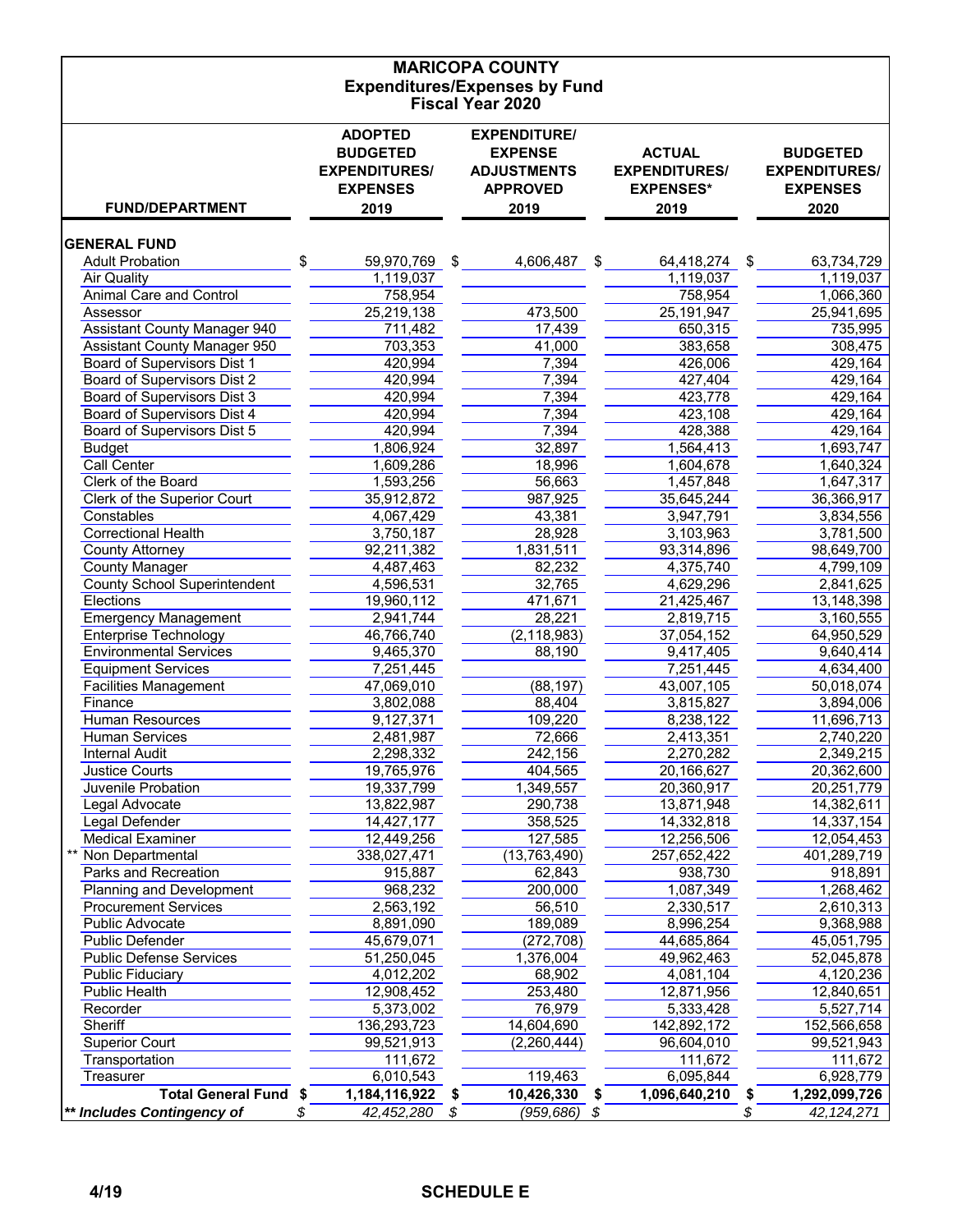| <b>FUND/DEPARTMENT</b>              | <b>ADOPTED</b><br><b>BUDGETED</b><br><b>EXPENDITURES/</b><br><b>EXPENSES</b><br>2019 |                           | <b>EXPENDITURE/</b><br><b>EXPENSE</b><br><b>ADJUSTMENTS</b><br><b>APPROVED</b><br>2019 | <b>ACTUAL</b><br><b>EXPENDITURES/</b><br><b>EXPENSES*</b><br>2019 | <b>BUDGETED</b><br><b>EXPENDITURES/</b><br><b>EXPENSES</b><br>2020 |
|-------------------------------------|--------------------------------------------------------------------------------------|---------------------------|----------------------------------------------------------------------------------------|-------------------------------------------------------------------|--------------------------------------------------------------------|
|                                     |                                                                                      |                           |                                                                                        |                                                                   |                                                                    |
| <b>SPECIAL REVENUE FUNDS</b>        |                                                                                      |                           |                                                                                        |                                                                   |                                                                    |
| <b>Adult Probation</b>              | \$<br>52,530,237                                                                     | $\boldsymbol{\mathsf{S}}$ | 1,302,032 \$                                                                           | 53,689,006                                                        | \$<br>54,358,055                                                   |
| Air Quality                         | 22,519,687                                                                           |                           |                                                                                        | 20,811,528                                                        | 24, 182, 477                                                       |
| <b>Animal Care and Control</b>      | 17,112,195                                                                           |                           | 8,571                                                                                  | 14,955,433                                                        | 16,075,583                                                         |
| <b>Assistant County Manager 950</b> | 11,043,196                                                                           |                           | 1,628,040                                                                              | 9,949,747                                                         | 15,262,899                                                         |
| Clerk of the Superior Court         | 8,540,267                                                                            |                           | 162,900                                                                                | 7,601,569                                                         | 11,413,933                                                         |
| <b>Correctional Health</b>          | 66,433,229                                                                           |                           | 4,276,140                                                                              | 67,501,525                                                        | 68,635,220                                                         |
| <b>County Attorney</b>              | 12,676,565                                                                           |                           | 799,279                                                                                | 13,226,077                                                        | 11,799,440                                                         |
| <b>County School Superintendent</b> | 17,481,587                                                                           |                           | 110,000                                                                                | 16,825,379                                                        | 18,318,964                                                         |
| <b>Emergency Management</b>         | 1,846,443                                                                            |                           | 39,010                                                                                 | 1,775,937                                                         | 1,919,101                                                          |
| Enterprise Technology               | 1,008,092                                                                            |                           | 20,861                                                                                 | 1,016,298                                                         | 2,062,598                                                          |
| <b>Environmental Services</b>       | 26,543,078                                                                           |                           | 1,843,000                                                                              | 27,815,381                                                        | 29,011,372                                                         |
| <b>Equipment Services</b>           | 1,567,250                                                                            |                           |                                                                                        | 1,544,415                                                         | 1,050,000                                                          |
| <b>Facilities Management</b>        | 26,158,638                                                                           |                           | 48,936                                                                                 | 23,485,135                                                        | 27,468,529                                                         |
| Finance                             | 2,000,000                                                                            |                           |                                                                                        | 1,924,287                                                         | 2,000,000                                                          |
| <b>Flood Control District</b>       | 34,005,965                                                                           |                           | 1,591,000                                                                              | 31,883,521                                                        | 37,868,261                                                         |
| <b>Human Services</b>               | 58,739,514                                                                           |                           |                                                                                        | 56,826,539                                                        | 50,841,933                                                         |
| Integrated Crim Justice Info        | 2,876,513                                                                            |                           | 22,194                                                                                 | 2,604,401                                                         | 1,694,956                                                          |
| <b>Justice Courts</b>               | 8,842,600                                                                            |                           |                                                                                        | 7,742,460                                                         | 8,142,600                                                          |
| Juvenile Probation                  | 42,844,029                                                                           |                           | 504,569                                                                                | 43,226,810                                                        | 46,567,391                                                         |
| Legal Advocate                      | 33,873                                                                               |                           |                                                                                        | 30,877                                                            | 24,148                                                             |
| Legal Defender                      | 186,592                                                                              |                           | (66, 362)                                                                              | 107,966                                                           | 68,666                                                             |
| <b>Library District</b>             | 30,124,765                                                                           |                           | 1,010,000                                                                              | 30,576,144                                                        | 34,069,155                                                         |
| <b>Medical Examiner</b>             | 22,000                                                                               |                           | 80,000                                                                                 | 44,864                                                            | 55,000                                                             |
| Non Departmental                    | 22,956,940                                                                           |                           | 3,650,215                                                                              | 248,819                                                           | 86,506,261                                                         |
| <b>Parks and Recreation</b>         | 12,700,839                                                                           |                           | 40,000                                                                                 | 11,317,868                                                        | 12,182,899                                                         |
| <b>Planning and Development</b>     | 11,342,525                                                                           |                           | 400,000                                                                                | 10,962,237                                                        | 12,293,897                                                         |
| <b>Public Defender</b>              | 1,577,709                                                                            |                           | 82,953                                                                                 | 1,482,146                                                         | 1,553,148                                                          |
| <b>Public Health</b>                | 49,141,789                                                                           |                           |                                                                                        | 46,017,719                                                        | 45,782,129                                                         |
| Recorder                            | 3,740,646                                                                            |                           |                                                                                        | 3,740,351                                                         | 4,407,471                                                          |
| Sheriff                             | 248,728,111                                                                          |                           | (5,464,855)                                                                            | 231,481,855                                                       | 240,428,395                                                        |
| <b>Stadium District</b>             | 1,621,198                                                                            |                           |                                                                                        | 6,495,172                                                         | 250,000                                                            |
| <b>Superior Court</b>               | 17,711,541                                                                           |                           | 1,850,562                                                                              | 16,666,070                                                        | 19,788,870                                                         |
| Transportation                      | 79,503,909                                                                           |                           | 400,708                                                                                | 73,598,469                                                        | 96,440,470                                                         |
| Treasurer                           | 125,000                                                                              |                           |                                                                                        | 125,000                                                           | 125,000                                                            |
| Total Special Revenue Funds \$      | 894,286,522                                                                          | \$                        | 14,339,753                                                                             | \$<br>837,301,005                                                 | \$<br>982,648,821                                                  |
| ** Includes Contingency of          | \$<br>4,085,632                                                                      | \$                        | $(309, 624)$ \$                                                                        |                                                                   | \$<br>3,776,008                                                    |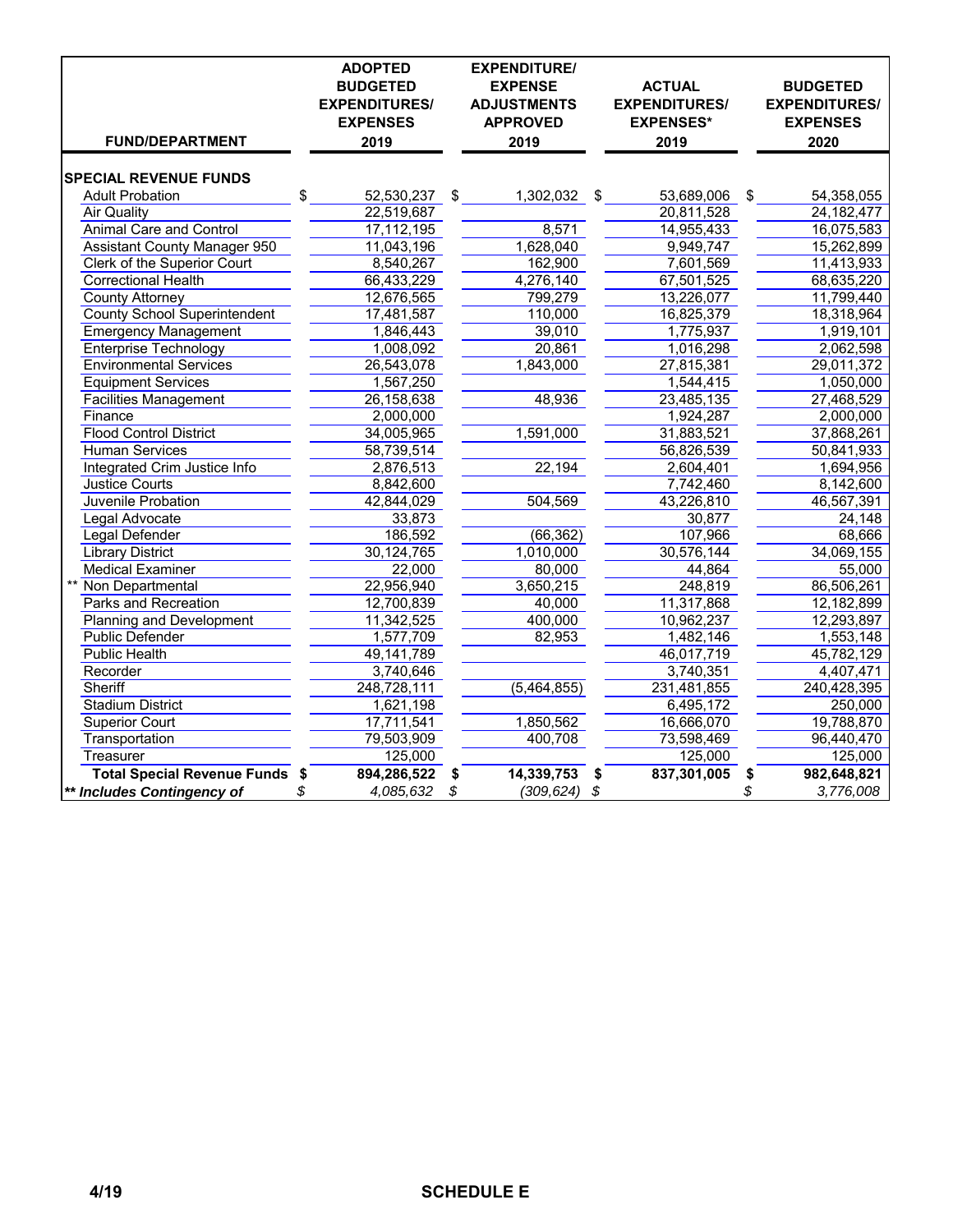|                                          |     | <b>ADOPTED</b><br><b>BUDGETED</b><br><b>EXPENDITURES/</b><br><b>EXPENSES</b> |    | <b>EXPENDITURE/</b><br><b>EXPENSE</b><br><b>ADJUSTMENTS</b><br><b>APPROVED</b> |    | <b>ACTUAL</b><br><b>EXPENDITURES/</b><br><b>EXPENSES*</b> |    | <b>BUDGETED</b><br><b>EXPENDITURES/</b><br><b>EXPENSES</b> |
|------------------------------------------|-----|------------------------------------------------------------------------------|----|--------------------------------------------------------------------------------|----|-----------------------------------------------------------|----|------------------------------------------------------------|
| <b>FUND/DEPARTMENT</b>                   |     | 2019                                                                         |    | 2019                                                                           |    | 2019                                                      |    | 2020                                                       |
| <b>DEBT SERVICE FUNDS</b>                |     |                                                                              |    |                                                                                |    |                                                           |    |                                                            |
| Non Departmental                         | \$. | 26,234,364                                                                   | \$ |                                                                                | \$ | 26,234,364                                                | \$ | 25,269,472                                                 |
| <b>Stadium District</b>                  |     | 5,943,835                                                                    |    |                                                                                |    | 8,104,772                                                 |    |                                                            |
| <b>Total Debt Service Funds \$</b>       |     | 32,178,199                                                                   | S  |                                                                                | S  | 34,339,136                                                | S  | 25,269,472                                                 |
| <b>CAPITAL PROJECTS FUNDS</b>            |     |                                                                              |    |                                                                                |    |                                                           |    |                                                            |
| <b>Flood Control District</b>            | \$. | 63,000,000                                                                   | \$ |                                                                                |    | 27,925,228                                                | \$ | 85,303,029                                                 |
| Non Departmental                         |     | 240,995,502                                                                  |    | (13, 911, 124)                                                                 |    | 177,570,313                                               |    | 184,463,589                                                |
| Transportation                           |     | 123,897,433                                                                  |    | (400, 708)                                                                     |    | 79,784,673                                                |    | 113,391,278                                                |
| <b>Total Capital Projects Funds \$</b>   |     | 427,892,935                                                                  | S  | (14, 311, 832)                                                                 | S  | 285,280,214                                               | S  | 383,157,896                                                |
| <b>INTERNAL SERVICE</b>                  |     |                                                                              |    |                                                                                |    |                                                           |    |                                                            |
| <b>Enterprise Technology</b>             | \$  | 26,907,841                                                                   | \$ | $(26, 541)$ \$                                                                 |    | 26,584,809                                                | \$ | 28,281,910                                                 |
| <b>Equipment Services</b>                |     | 17,871,620                                                                   |    |                                                                                |    | 16,812,034                                                |    | 18,061,686                                                 |
| <b>Human Resources</b>                   |     | 185,190,502                                                                  |    |                                                                                |    | 184,952,669                                               |    | 185,190,502                                                |
| <b>Risk Management</b>                   |     | 34,982,750                                                                   |    |                                                                                |    | 34,731,984                                                |    | 35,338,973                                                 |
| Total Internal Service Funds \$          |     | 264,952,713                                                                  | S  | $(26, 541)$ \$                                                                 |    | 263,081,496                                               | S  | 266,873,071                                                |
| <b>ELIMINATIONS</b>                      |     |                                                                              |    |                                                                                |    |                                                           |    |                                                            |
| <b>Eliminations County</b>               |     | (211,413,793) \$                                                             |    |                                                                                | \$ | $(213, 352, 815)$ \$                                      |    | (218,795,743)                                              |
| <b>Eliminations County and Districts</b> |     | (8,832,157)                                                                  |    |                                                                                |    | (8,832,157)                                               |    | (9,660,334)                                                |
| <b>Total Eliminations Funds</b>          | -S  | (220, 245, 950)                                                              |    |                                                                                |    | (222, 184, 972)                                           | \$ | (228, 456, 077)                                            |
| <b>TOTAL ALL FUNDS</b>                   | S   | 2,583,181,341                                                                | S  | 10,427,710                                                                     | S  | 2,294,457,089                                             | \$ | 2,721,592,909                                              |

\* Includes actual expenditures/expenses recognized on the modified accrual or accrual basis as of the date the proposed budget was prepared, plus estimated expenditures/expenses for the remainder of the fiscal year.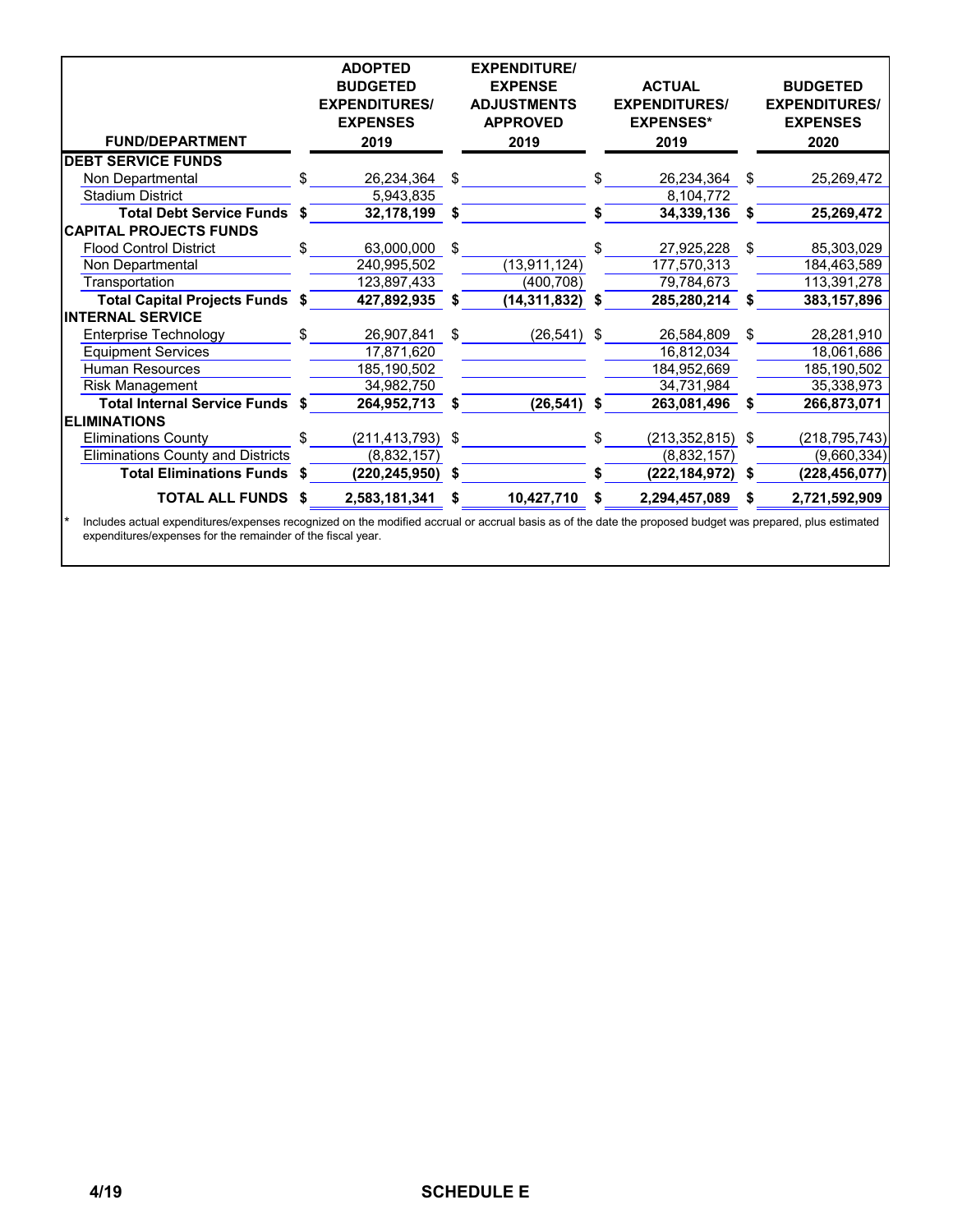|                                                        | <b>MARICOPA COUNTY</b>                     |                     |                              |                        |
|--------------------------------------------------------|--------------------------------------------|---------------------|------------------------------|------------------------|
|                                                        | <b>Expenditures/Expenses by Department</b> |                     |                              |                        |
|                                                        | <b>Fiscal Year 2020</b>                    |                     |                              |                        |
|                                                        | <b>ADOPTED</b>                             | <b>EXPENDITURE/</b> |                              |                        |
|                                                        | <b>BUDGETED</b>                            | <b>EXPENSE</b>      | <b>ACTUAL</b>                | <b>BUDGETED</b>        |
|                                                        | <b>EXPENDITURES/</b>                       | <b>ADJUSTMENTS</b>  | <b>EXPENDITURES/</b>         | <b>EXPENDITURES/</b>   |
|                                                        | <b>EXPENSES</b>                            | <b>APPROVED</b>     | <b>EXPENSES*</b>             | <b>EXPENSES</b>        |
| <b>DEPARTMENT/FUND</b>                                 | 2019                                       | 2019                | 2019                         | 2020                   |
|                                                        |                                            |                     |                              |                        |
| <b>Adult Probation</b><br><b>Adult Probation Fees</b>  | 12,385,346                                 |                     | 12,348,492                   | 12,546,188             |
| <b>Adult Probation Grants</b>                          | 2,506,044                                  | 288,991             | 2,465,347                    | 2,633,895              |
| <b>Detention Operations</b>                            | 37,638,847                                 | 1,013,041           | 38,875,167                   | 39,177,972             |
| General                                                | 59,970,769                                 | 4,606,487           | 64,418,274                   | 63,734,729             |
| <b>Department Total</b>                                | 112,501,006 \$                             | 5,908,519 \$        | 118,107,280 \$               | 118,092,784            |
| Air Quality                                            |                                            |                     |                              |                        |
| <b>Air Quality Fees</b>                                | 17,378,157                                 |                     | 16,206,161                   | 19,096,787             |
| <b>Air Quality Grants</b>                              | 5,141,530                                  |                     | 4,605,367                    | 5,085,690              |
| General                                                | 1,119,037                                  |                     | 1,119,037                    | 1,119,037              |
| <b>Department Total</b>                                | 23,638,724 \$                              |                     | \$<br>21,930,565 \$          | 25,301,514             |
| Animal Care and Control                                |                                            |                     |                              |                        |
| <b>Animal Control Field Operations</b>                 | 4,253,542                                  | (13,929)            | 3,861,566                    |                        |
| <b>Animal Control Grants</b>                           |                                            | 22,500              | 22,500                       |                        |
| Animal Control License/Shelter                         | 12,858,653                                 |                     | 11,071,367                   | 16,075,583             |
| General                                                | 758,954                                    |                     | 758,954                      | 1,066,360              |
| <b>Department Total</b>                                | \$<br>17,871,149 \$                        | 8,571 \$            | 15,714,387 \$                | 17, 141, 943           |
| Assessor                                               |                                            |                     |                              |                        |
| General                                                | 25,219,138                                 | 473,500             | 25,191,947                   | 25,941,695             |
| <b>Department Total</b>                                | 25,219,138 \$                              | 473,500 \$          | 25,191,947 \$                | 25,941,695             |
|                                                        |                                            |                     |                              |                        |
| Assistant County Manager 940                           |                                            |                     |                              |                        |
| General                                                | 711,482<br>711,482 \$                      | 17,439<br>17,439 \$ | 650,315<br>650,315 \$        | 735,995                |
| <b>Department Total</b>                                |                                            |                     |                              | 735,995                |
| Assistant County Manager 950                           |                                            |                     |                              |                        |
| <b>Detention Operations</b>                            | 433,205                                    | 8,241               | 436,099                      | 449,164                |
| General                                                | 703,353                                    | 41,000              | 383,658                      | 308,475                |
| <b>Non-Departmental Grants</b>                         |                                            | 1,619,799           | 1,619,799                    | 1,619,799              |
| <b>Public Health Grants</b><br><b>Department Total</b> | 10,609,991<br>11,746,549 \$                | 1,669,040 \$        | 7,893,849<br>$10,333,405$ \$ | 13,193,936             |
|                                                        |                                            |                     |                              | 15,571,374             |
| Board of Supervisors Dist 1                            |                                            |                     |                              |                        |
| General                                                | 420,994                                    | 7,394               | 426,006                      | 429,164                |
| <b>Department Total</b>                                | 420.994                                    | 7.394               | 426.006                      | 429,164                |
| Board of Supervisors Dist 2                            |                                            |                     |                              |                        |
| General                                                | 420,994                                    | 7,394               | 427,404                      | 429,164                |
| <b>Department Total</b>                                | 420.994<br>\$                              | 7.394<br>-\$        | 427.404 \$                   | 429,164                |
|                                                        |                                            |                     |                              |                        |
| Board of Supervisors Dist 3                            |                                            |                     |                              |                        |
| General                                                | 420,994<br>420,994 \$                      | 7,394<br>7,394 \$   | 423,778<br>$423,778$ \$      | 429,164<br>429,164     |
| <b>Department Total</b>                                |                                            |                     |                              |                        |
| Board of Supervisors Dist 4                            |                                            |                     |                              |                        |
| General                                                | 420,994                                    | 7,394               | 423,108                      | 429,164                |
| <b>Department Total</b>                                | 420,994<br>\$                              | 7,394               | 423,108 \$                   | 429,164                |
|                                                        |                                            |                     |                              |                        |
| Board of Supervisors Dist 5<br>General                 | 420,994                                    | 7,394               | 428,388                      | 429,164                |
| <b>Department Total</b>                                | 420,994<br>\$                              | 7,394               | 428.388                      | 429,164                |
|                                                        |                                            |                     |                              |                        |
| Budget                                                 |                                            |                     |                              |                        |
| General                                                | 1,806,924                                  | 32,897              | 1,564,413                    | 1,693,747              |
| <b>Department Total</b>                                | 1,806,924 \$                               | 32,897 \$           | 1,564,413 \$                 | 1,693,747              |
| Call Center                                            |                                            |                     |                              |                        |
| General                                                | 1,609,286                                  | 18,996              | 1,604,678                    | 1,640,324              |
| <b>Department Total</b>                                | 1,609,286                                  | 18,996              | 1,604,678                    | 1,640,324              |
|                                                        |                                            |                     |                              |                        |
| Clerk of the Board                                     |                                            |                     |                              |                        |
| General<br><b>Department Total</b>                     | 1,593,256<br>$1,593,256$ \$                | 56,663<br>56,663 \$ | 1,457,848<br>$1,457,848$ \$  | 1,647,317<br>1,647,317 |
|                                                        |                                            |                     |                              |                        |
|                                                        |                                            |                     |                              |                        |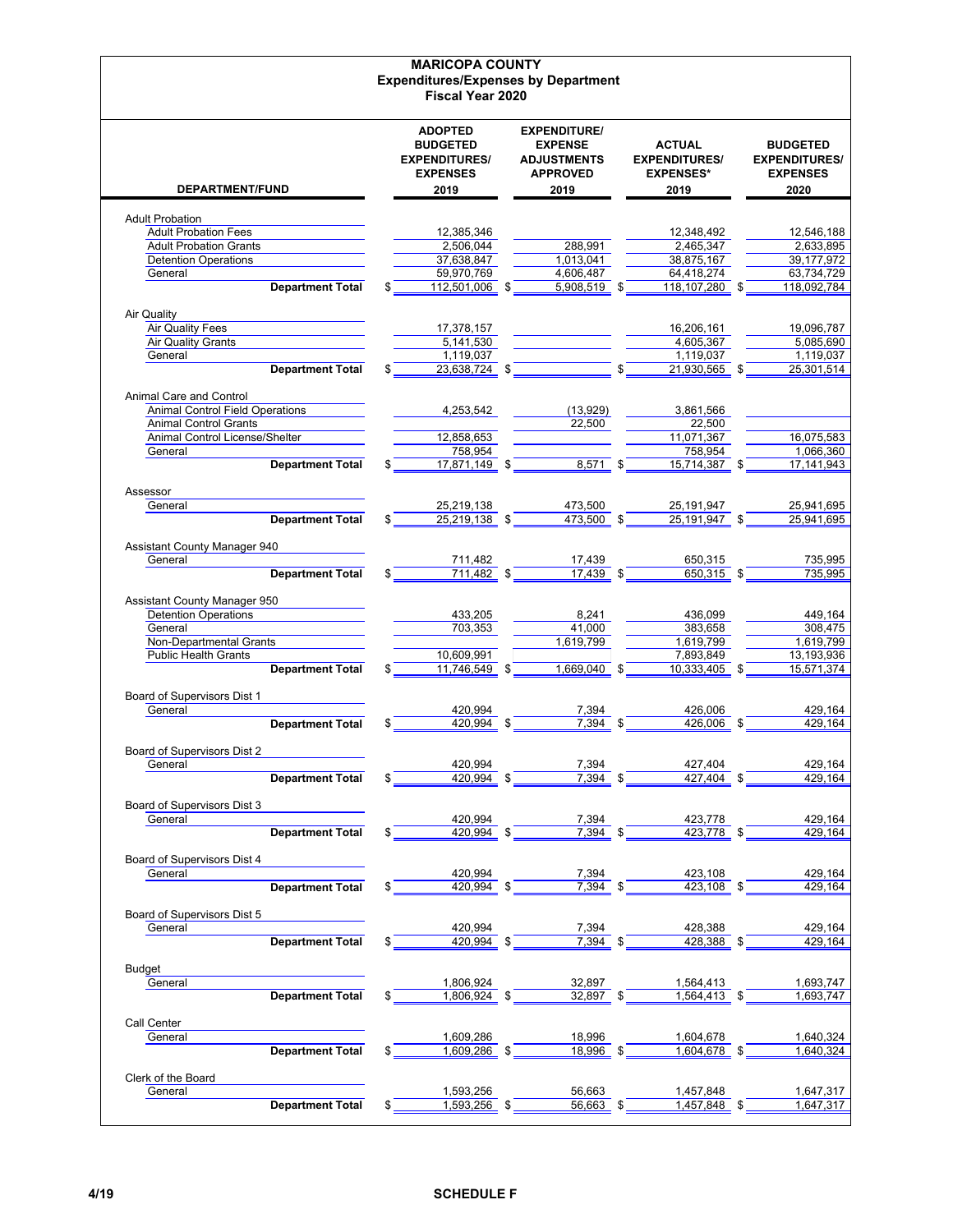|                                                                 | <b>ADOPTED</b><br><b>BUDGETED</b><br><b>EXPENDITURES/</b><br><b>EXPENSES</b> | <b>EXPENDITURE/</b><br><b>EXPENSE</b><br><b>ADJUSTMENTS</b><br><b>APPROVED</b> | <b>ACTUAL</b><br><b>EXPENDITURES/</b><br><b>EXPENSES*</b> | <b>BUDGETED</b><br><b>EXPENDITURES/</b><br><b>EXPENSES</b> |
|-----------------------------------------------------------------|------------------------------------------------------------------------------|--------------------------------------------------------------------------------|-----------------------------------------------------------|------------------------------------------------------------|
| DEPARTMENT/FUND                                                 | 2019                                                                         | 2019                                                                           | 2019                                                      | 2020                                                       |
| Clerk of the Superior Court<br><b>Child Support Enhancement</b> | 5,000                                                                        |                                                                                | 2,776                                                     | 5,000                                                      |
| Clerk of Court Fill The Gap                                     | 1,843,253                                                                    | 54,900                                                                         | 1,888,417                                                 | 1,777,708                                                  |
| <b>Clerk of the Court Grants</b>                                | 1,602,360                                                                    |                                                                                | 1,500,904                                                 | 1,415,032                                                  |
| Clerk of the Court Judicial Enhancement                         |                                                                              | 1,073,000                                                                      | 1,032,554                                                 | 1,350,000                                                  |
| Clerk of the Court SRF                                          | 2,663,447                                                                    | 300,000                                                                        | 2,221,579                                                 | 5,654,986                                                  |
| <b>Court Document Retrieval</b>                                 | 1,053,207                                                                    |                                                                                | 847,339                                                   | 1,103,207                                                  |
| General                                                         | 35,912,872                                                                   | 987,925                                                                        | 35,645,244                                                | 36,366,917                                                 |
| Spousal Maintenance Enforcement<br>Enhancement                  |                                                                              | 108,000                                                                        | 108,000                                                   | 108,000                                                    |
| <b>Superior Court Judicial Enhancement</b>                      | 1,373,000                                                                    | (1,373,000)                                                                    |                                                           |                                                            |
| <b>Department Total</b>                                         | 44,453,139 \$                                                                | 1,150,825                                                                      | 43,246,813 \$                                             | 47,780,850                                                 |
| Constables                                                      |                                                                              |                                                                                |                                                           |                                                            |
| General                                                         | 4,067,429                                                                    | 43,381                                                                         | 3,947,791                                                 | 3,834,556                                                  |
| <b>Department Total</b>                                         | 4,067,429                                                                    | $43,381$ \$                                                                    | 3,947,791 \$                                              | 3,834,556                                                  |
|                                                                 |                                                                              |                                                                                |                                                           |                                                            |
| <b>Correctional Health</b>                                      |                                                                              |                                                                                |                                                           |                                                            |
| <b>Correctional Health Grants</b>                               |                                                                              | 3,420,490                                                                      | 2,576,895                                                 | 436,026                                                    |
| <b>Detention Operations</b>                                     | 66.433.229                                                                   | 855,650                                                                        | 64,924,630                                                | 68,199,194                                                 |
| General                                                         | 3,750,187                                                                    | 28,928                                                                         | 3,103,963                                                 | 3,781,500                                                  |
| <b>Department Total</b>                                         | $70,183,416$ \$                                                              | 4,305,068 \$                                                                   | 70,605,488 \$                                             | 72,416,720                                                 |
| <b>County Attorney</b>                                          |                                                                              |                                                                                |                                                           |                                                            |
| <b>Check Enforcement Program</b>                                | 58,820                                                                       |                                                                                | 47,734                                                    | 49,189                                                     |
| County Attorney Fill the Gap<br><b>County Attorney Grants</b>   | 1,789,302<br>6,913,697                                                       | 92,731                                                                         | 1,672,387<br>6,982,468                                    | 1,596,776<br>6,279,381                                     |
| County Attorney RICO                                            | 980,980                                                                      | 606,548                                                                        | 1,572,528                                                 | 500,000                                                    |
| <b>Criminal Justice Enhancement</b>                             | 1,195,781                                                                    |                                                                                | 1,187,134                                                 | 1,156,463                                                  |
| <b>Diversion</b>                                                | 1,512,525                                                                    |                                                                                | 1,483,349                                                 | 1,887,371                                                  |
| General                                                         | 92,211,382                                                                   | 1,831,511                                                                      | 93,314,896                                                | 98,649,700                                                 |
| Victim Compensation Interest                                    | 18,222                                                                       | 100,000                                                                        | 101,786                                                   | 125,000                                                    |
| Victim Compensation Restitution                                 | 207,238                                                                      |                                                                                | 178,691                                                   | 205,260                                                    |
| <b>Department Total</b><br><b>County Manager</b><br>General     | 104,887,947 \$<br>4,487,463                                                  | $2,630,790$ \$<br>82,232                                                       | 106,540,973 \$<br>4,375,740                               | 110,449,140<br>4,799,109                                   |
| <b>Department Total</b>                                         | 4,487,463 \$                                                                 | $82,232$ \$                                                                    | $4,375,740$ \$                                            | 4,799,109                                                  |
| <b>County School Superintendent</b>                             |                                                                              |                                                                                |                                                           |                                                            |
| <b>Educational Supplemental Program</b><br>General              | 800,770<br>4,596,531                                                         | 32,765                                                                         | 484,873<br>4,629,296                                      | 809,029                                                    |
| School Communication                                            | 1,005,965                                                                    | 110,000                                                                        | 920,627                                                   | 2,841,625<br>1,000,992                                     |
| <b>School Grants</b>                                            | 14,965,301                                                                   |                                                                                | 14.965.301                                                | 15,799,392                                                 |
| School Transportation                                           | 600,000                                                                      |                                                                                | 351,758                                                   | 600,000                                                    |
| Small School Service                                            | 109,551                                                                      |                                                                                | 102,820                                                   | 109,551                                                    |
| <b>Department Total</b>                                         | 22,078,118 \$                                                                | 142,765 \$                                                                     | 21,454,675 \$                                             | 21,160,589                                                 |
| Elections                                                       |                                                                              |                                                                                |                                                           |                                                            |
| General                                                         | 19,960,112                                                                   | 471,671                                                                        | 21,425,467                                                | 13,148,398                                                 |
| <b>Department Total</b>                                         | 19,960,112 \$                                                                | $471,671$ \$                                                                   | $21,425,467$ \$                                           | 13,148,398                                                 |
| <b>Emergency Management</b>                                     |                                                                              |                                                                                |                                                           |                                                            |
| <b>Detention Operations</b>                                     | 48,941                                                                       |                                                                                | 48,941                                                    | 48,941                                                     |
| <b>Emergency Management</b>                                     | 1,065,236                                                                    | 39,010                                                                         | 1,015,632                                                 | 1,196,206                                                  |
| General<br>Palo Verde                                           | 2,941,744<br>732,266                                                         | 28,221                                                                         | 2,819,715                                                 | 3,160,555                                                  |
| <b>Department Total</b>                                         | 4,788,187 \$                                                                 | 67,231 \$                                                                      | 711,364<br>4,595,652 \$                                   | 673,954<br>5,079,656                                       |
| Enterprise Technology                                           |                                                                              |                                                                                |                                                           |                                                            |
| <b>Detention Operations</b>                                     | 1,008,092                                                                    | 20,861                                                                         | 1,016,298                                                 | 2,062,598                                                  |
| General                                                         | 46,766,740                                                                   | (2, 118, 983)                                                                  | 37,054,152                                                | 64,950,529                                                 |
| Telecommunications                                              | 26,907,841                                                                   | (26, 541)                                                                      | 26,584,809                                                | 28,281,910                                                 |
| <b>Department Total</b>                                         | 74,682,673 \$                                                                | $(2, 124, 663)$ \$                                                             | 64,655,259 \$                                             | 95,295,037                                                 |
| <b>Environmental Services</b>                                   |                                                                              |                                                                                |                                                           |                                                            |
| <b>Environmental Services Env Health</b>                        | 21,523,154                                                                   | 970,000                                                                        | 21,996,748                                                | 23,119,174                                                 |
| <b>Environmental Services Grants</b>                            | 67,198                                                                       | 3,000                                                                          | 70,198                                                    | 67,198                                                     |
| General                                                         | 9,465,370                                                                    | 88,190                                                                         | 9,417,405                                                 | 9,640,414                                                  |
| <b>Waste Tire</b>                                               | 4,952,726                                                                    | 870,000                                                                        | 5,748,435                                                 | 5,825,000                                                  |
| <b>Department Total</b>                                         | 36,008,448 \$                                                                | 1,931,190 \$                                                                   | 37,232,786 \$                                             | 38,651,786                                                 |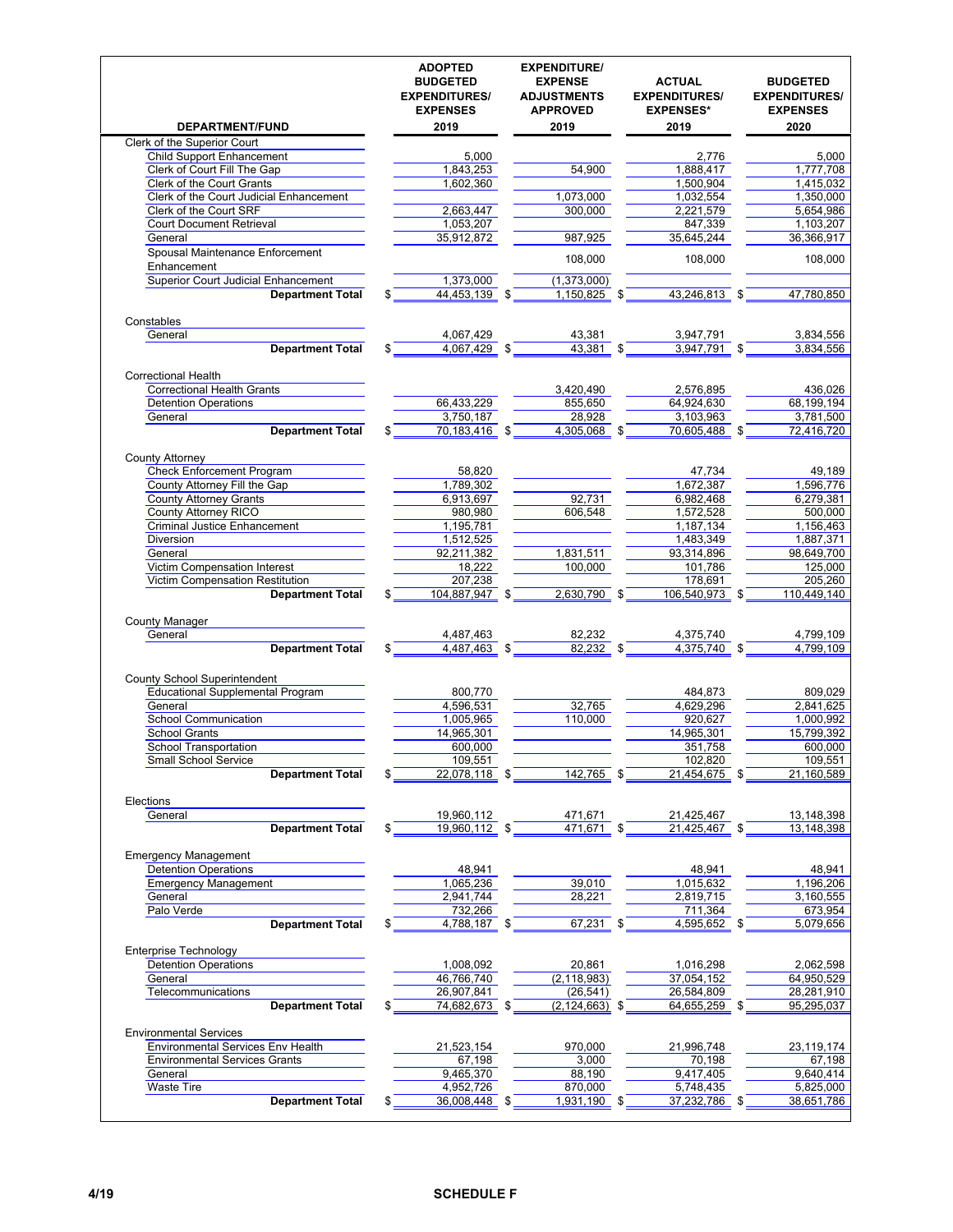| DEPARTMENT/FUND                                                                        | <b>ADOPTED</b><br><b>BUDGETED</b><br><b>EXPENDITURES/</b><br><b>EXPENSES</b><br>2019 | <b>EXPENDITURE/</b><br><b>EXPENSE</b><br><b>ADJUSTMENTS</b><br><b>APPROVED</b><br>2019 | <b>ACTUAL</b><br><b>EXPENDITURES/</b><br><b>EXPENSES*</b><br>2019 | <b>BUDGETED</b><br><b>EXPENDITURES/</b><br><b>EXPENSES</b><br>2020 |
|----------------------------------------------------------------------------------------|--------------------------------------------------------------------------------------|----------------------------------------------------------------------------------------|-------------------------------------------------------------------|--------------------------------------------------------------------|
| <b>Equipment Services</b>                                                              |                                                                                      |                                                                                        |                                                                   |                                                                    |
| <b>Detention Operations</b>                                                            | 1,567,250                                                                            |                                                                                        | 1,544,415                                                         | 1,050,000                                                          |
| <b>Equipment Services</b>                                                              | 17,871,620                                                                           |                                                                                        | 16,812,034                                                        | 18,061,686                                                         |
| General                                                                                | 7,251,445                                                                            |                                                                                        | 7,251,445                                                         | 4,634,400                                                          |
| <b>Department Total</b>                                                                | 26,690,315 \$<br>\$                                                                  |                                                                                        | 25,607,894 \$                                                     | 23,746,086                                                         |
|                                                                                        |                                                                                      |                                                                                        |                                                                   |                                                                    |
| <b>Facilities Management</b>                                                           |                                                                                      |                                                                                        |                                                                   |                                                                    |
| <b>Detention Operations</b>                                                            | 26,158,638                                                                           | 48,936                                                                                 | 23,485,135                                                        | 27,468,529                                                         |
| General                                                                                | 47,069,010                                                                           | (88, 197)                                                                              | 43,007,105                                                        | 50,018,074                                                         |
| <b>Department Total</b>                                                                | 73,227,648 \$<br>\$                                                                  | $(39,261)$ \$                                                                          | 66,492,240 \$                                                     | 77,486,603                                                         |
| Finance                                                                                |                                                                                      |                                                                                        |                                                                   |                                                                    |
| General                                                                                | 3,802,088                                                                            | 88,404                                                                                 | 3,815,827                                                         | 3,894,006                                                          |
| Non-Departmental Grants                                                                | 2,000,000                                                                            |                                                                                        | 1,924,287                                                         | 2,000,000                                                          |
| <b>Department Total</b>                                                                | 5,802,088                                                                            | \$<br>88.404                                                                           | 5,740,114 \$                                                      | 5,894,006                                                          |
|                                                                                        |                                                                                      |                                                                                        |                                                                   |                                                                    |
| <b>Flood Control District</b>                                                          |                                                                                      |                                                                                        |                                                                   |                                                                    |
| <b>Flood Control</b>                                                                   | 33,935,965                                                                           | 1,591,000                                                                              | 31,874,592                                                        | 37,737,190                                                         |
| <b>Flood Control Capital Projects</b>                                                  | 63,000,000                                                                           |                                                                                        | 27,925,228                                                        | 85,303,029                                                         |
| <b>Flood Control Grants</b>                                                            | 70.000                                                                               |                                                                                        | 8,929                                                             | 131,071                                                            |
| <b>Department Total</b>                                                                | 97,005,965 \$<br>\$                                                                  | 1,591,000 \$                                                                           | 59,808,749 \$                                                     | 123.171.290                                                        |
| Human Resources                                                                        |                                                                                      |                                                                                        |                                                                   |                                                                    |
| <b>Benefits Trust</b>                                                                  | 170,230,687                                                                          |                                                                                        | 170,045,287                                                       | 170,230,687                                                        |
| <b>Benefits Trust-Agency</b>                                                           | 14,959,815                                                                           |                                                                                        | 14,907,382                                                        | 14,959,815                                                         |
| General                                                                                | 9,127,371                                                                            | 109,220                                                                                | 8.238.122                                                         | 11,696,713                                                         |
| <b>Department Total</b>                                                                | 194,317,873 \$<br>\$                                                                 | 109,220 \$                                                                             | 193,190,791 \$                                                    | 196,887,215                                                        |
| <b>Human Services</b>                                                                  |                                                                                      |                                                                                        |                                                                   |                                                                    |
| <b>CDBG Housing Trust</b>                                                              | 11,350,711                                                                           |                                                                                        | 10,749,447                                                        | 6,716,844                                                          |
| General                                                                                | 2,481,987                                                                            | 72,666                                                                                 | 2,413,351                                                         | 2,740,220                                                          |
| <b>Human Services Grants</b>                                                           | 47,388,803                                                                           |                                                                                        | 46,077,092                                                        | 44,125,089                                                         |
| <b>Department Total</b>                                                                | 61,221,501 \$<br>\$                                                                  | 72,666 \$                                                                              | 59,239,890 \$                                                     | 53,582,153                                                         |
| Integrated Crim Justice Info<br><b>Detention Operations</b><br><b>Department Total</b> | 2,876,513<br>2,876,513 \$<br>\$                                                      | 22,194<br>$22,194$ \$                                                                  | 2,604,401<br>2,604,401 \$                                         | 1,694,956<br>1,694,956                                             |
| <b>Internal Audit</b>                                                                  |                                                                                      |                                                                                        |                                                                   |                                                                    |
| General                                                                                | 2,298,332                                                                            | 242,156                                                                                | 2,270,282                                                         | 2,349,215                                                          |
| <b>Department Total</b>                                                                | 2.298,332 \$<br>\$                                                                   | 242.156 \$                                                                             | 2,270,282 \$                                                      | 2.349.215                                                          |
| <b>Justice Courts</b>                                                                  |                                                                                      |                                                                                        |                                                                   |                                                                    |
| General                                                                                | 19,765,976                                                                           | 404,565                                                                                | 20.166.627                                                        | 20,362,600                                                         |
| Justice Court Judicial Enhancement                                                     | 737,183                                                                              |                                                                                        | 541,731                                                           | 737,183                                                            |
| Justice Courts Special Revenue                                                         | 8,105,417                                                                            |                                                                                        | 7,200,729                                                         | 7,405,417                                                          |
| <b>Department Total</b>                                                                | 28,608,576 \$<br>\$                                                                  | 404,565 \$                                                                             | 27,909,087 \$                                                     | 28,505,200                                                         |
|                                                                                        |                                                                                      |                                                                                        |                                                                   |                                                                    |
| Juvenile Probation                                                                     |                                                                                      |                                                                                        |                                                                   |                                                                    |
| <b>Detention Operations</b>                                                            | 36,256,514                                                                           | 76,619                                                                                 | 36,541,959                                                        | 38,964,318                                                         |
| General                                                                                | 19,337,799                                                                           | 1,349,557                                                                              | 20,360,917                                                        | 20,251,779                                                         |
| Juvenile Probation Diversion                                                           | 445,251                                                                              |                                                                                        | 328,636                                                           | 312,611                                                            |
| Juvenile Probation Grants                                                              | 3,450,437                                                                            | 27,950                                                                                 | 3,266,267                                                         | 3,570,679                                                          |
| Juvenile Probation Special Fee                                                         | 2,669,777                                                                            | 400,000                                                                                | 3,069,777                                                         | 3,669,783                                                          |
| Juvenile Restitution                                                                   | 22,050                                                                               | 1,854,126 \$                                                                           | 20,171                                                            | 50,000<br>66,819,170                                               |
| <b>Department Total</b>                                                                | 62,181,828 \$                                                                        |                                                                                        | 63,587,727 \$                                                     |                                                                    |
| Legal Advocate                                                                         |                                                                                      |                                                                                        |                                                                   |                                                                    |
| General                                                                                | 13,822,987                                                                           | 290,738                                                                                | 13,871,948                                                        | 14,382,611                                                         |
| <b>Public Defender Training</b>                                                        | 33,873                                                                               |                                                                                        | 30,877                                                            | 24,148                                                             |
| <b>Department Total</b>                                                                | 13,856,860 \$<br>S                                                                   | 290,738 \$                                                                             | 13,902,825 \$                                                     | 14,406,759                                                         |
|                                                                                        |                                                                                      |                                                                                        |                                                                   |                                                                    |
| Legal Defender                                                                         |                                                                                      |                                                                                        |                                                                   |                                                                    |
| General                                                                                | 14,427,177                                                                           | 358,525                                                                                | 14,332,818                                                        | 14,337,154                                                         |
| Legal Defender Fill the Gap                                                            | 66,362                                                                               | (66, 362)                                                                              |                                                                   |                                                                    |
| <b>Public Defender Training</b>                                                        | 120,230                                                                              |                                                                                        | 107,966                                                           | 68,666                                                             |
| <b>Department Total</b>                                                                | 14,613,769 \$<br>\$                                                                  | 292,163 \$                                                                             | 14,440,784 \$                                                     | 14,405,820                                                         |
| <b>Library District</b>                                                                |                                                                                      |                                                                                        |                                                                   |                                                                    |
| <b>Library District</b>                                                                | 29,979,765                                                                           | 1,000,000                                                                              | 30,431,144                                                        | 33,994,155                                                         |
| <b>Library District Grants</b>                                                         | 145,000                                                                              | 10,000                                                                                 | 145,000                                                           | 75,000                                                             |
| <b>Department Total</b>                                                                | 30,124,765 \$<br>\$                                                                  | 1,010,000 \$                                                                           | 30,576,144 \$                                                     | 34,069,155                                                         |
|                                                                                        |                                                                                      |                                                                                        |                                                                   |                                                                    |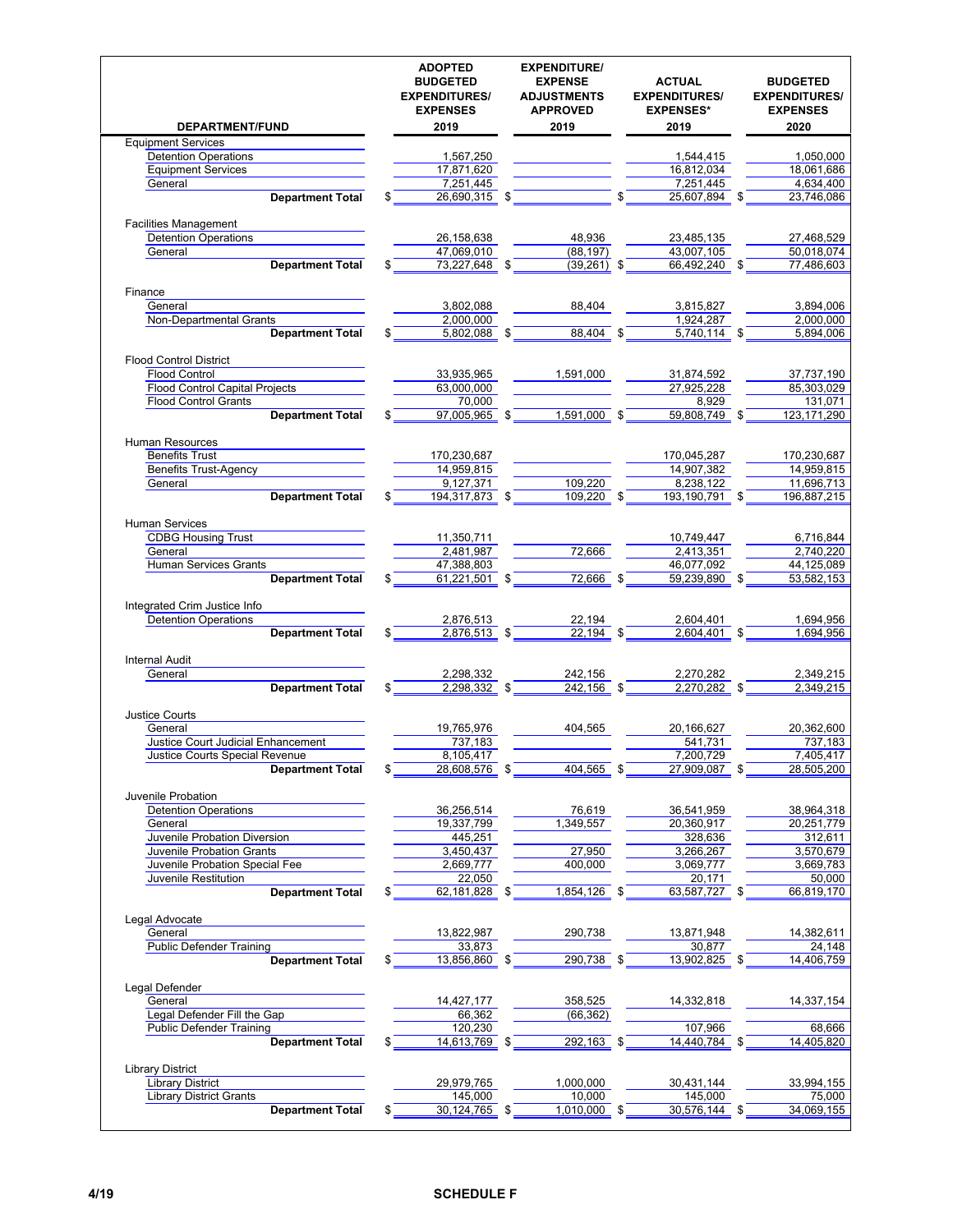| DEPARTMENT/FUND                           | <b>ADOPTED</b><br><b>BUDGETED</b><br><b>EXPENDITURES/</b><br><b>EXPENSES</b><br>2019 | <b>EXPENDITURE/</b><br><b>EXPENSE</b><br><b>ADJUSTMENTS</b><br><b>APPROVED</b><br>2019 | <b>ACTUAL</b><br><b>EXPENDITURES/</b><br><b>EXPENSES*</b><br>2019 | <b>BUDGETED</b><br><b>EXPENDITURES/</b><br><b>EXPENSES</b><br>2020 |
|-------------------------------------------|--------------------------------------------------------------------------------------|----------------------------------------------------------------------------------------|-------------------------------------------------------------------|--------------------------------------------------------------------|
| <b>Medical Examiner</b>                   |                                                                                      |                                                                                        |                                                                   |                                                                    |
| General                                   | 12,449,256                                                                           | 127,585                                                                                | 12,256,506                                                        | 12,054,453                                                         |
| <b>Medical Examiner Grants</b>            | 22.000                                                                               | 80,000                                                                                 | 44.864                                                            | 55,000                                                             |
| <b>Department Total</b>                   | $12,471,256$ \$<br>\$                                                                | $207,585$ \$                                                                           | 12,301,370 \$                                                     | 12,109,453                                                         |
| Non Departmental                          |                                                                                      |                                                                                        |                                                                   |                                                                    |
| County Improvement 441 COP Series 2016    | 35,000,000                                                                           |                                                                                        | 55,624,234                                                        | 42,526,715                                                         |
| County Improvement COP Series 2015        | 42,440,438                                                                           | (2, 116, 728)                                                                          | 20,825,030                                                        | 23, 137, 438                                                       |
| County Improvement COP Series 2020        |                                                                                      |                                                                                        |                                                                   | 30.376.921                                                         |
| <b>County Improvement Debt</b>            | 24,437,418                                                                           |                                                                                        | 24,437,418                                                        | 24,430,725                                                         |
| County Improvement Debt 2                 | 1,796,946                                                                            |                                                                                        | 1,796,946                                                         | 838,747                                                            |
| <b>Detention Capital Projects</b>         | 101,174,542                                                                          | (11, 174, 542)                                                                         | 74,378,278                                                        | 31,903,673                                                         |
| <b>Detention Operations</b>               | 17,234,704                                                                           | (6,901,107)                                                                            | 188,319                                                           | 26,688,315                                                         |
| General                                   | 338,027,471                                                                          | (13, 763, 490)                                                                         | 257,652,422                                                       | 401,289,719                                                        |
| <b>General Fund County Improvements</b>   | 34,470,426                                                                           | 461,235                                                                                | 15,468,154                                                        | 33,505,152                                                         |
| Intergovernmental Capital Projects        | 93,292                                                                               | 16,514                                                                                 | 109,806                                                           |                                                                    |
| <b>Non-Departmental Grants</b>            | 5,188,000                                                                            | 10,530,997                                                                             |                                                                   | 59,258,885                                                         |
| <b>Technology Capital Improvement</b>     | 27,816,804                                                                           | (1,097,603)                                                                            | 11,164,811                                                        | 23,013,690                                                         |
| <b>Waste Management</b>                   | 534,236                                                                              | 20.325                                                                                 | 60,500                                                            | 559,061                                                            |
| <b>Department Total</b>                   | 628,214,277 \$<br>\$                                                                 | $(24,024,399)$ \$                                                                      | 461,705,918 \$                                                    | 697,529,041                                                        |
|                                           |                                                                                      |                                                                                        |                                                                   |                                                                    |
| Parks and Recreation                      |                                                                                      |                                                                                        |                                                                   |                                                                    |
| General                                   | 915,887                                                                              | 62,843                                                                                 | 938,730                                                           | 918,891                                                            |
| Lake Pleasant Recreation Services         | 3,992,085                                                                            |                                                                                        | 3,536,398                                                         | 3,999,085                                                          |
| <b>Parks and Recreation Grants</b>        | 40,000                                                                               | 40,000                                                                                 | 80,000                                                            |                                                                    |
| Parks Donations                           | 185.404                                                                              |                                                                                        | 31,488                                                            | 160,404                                                            |
| <b>Parks Enhancement</b>                  | 7,558,042                                                                            |                                                                                        | 6,954,073                                                         | 7,307,272                                                          |
| Parks Souvenir                            | 396,183                                                                              |                                                                                        | 388,542                                                           | 396,183                                                            |
| Spur Cross Ranch Conservation             | 529,125                                                                              |                                                                                        | 327,367                                                           | 319,955                                                            |
| <b>Department Total</b>                   | 13,616,726 \$                                                                        | 102,843                                                                                | 12,256,598 \$                                                     | 13,101,790                                                         |
| Planning and Development                  |                                                                                      |                                                                                        |                                                                   |                                                                    |
| General                                   | 968,232                                                                              | 200,000                                                                                | 1,087,349                                                         | 1,268,462                                                          |
| Planning and Development Fees             | 11,342,525                                                                           | 400,000                                                                                | 10,962,237                                                        | 12,293,897                                                         |
| <b>Department Total</b>                   | 12,310,757 \$                                                                        | 600,000 \$                                                                             | 12,049,586 \$                                                     | 13,562,359                                                         |
| <b>Procurement Services</b>               |                                                                                      |                                                                                        |                                                                   |                                                                    |
| General                                   | 2,563,192                                                                            | 56,510                                                                                 | 2,330,517                                                         | 2,610,313                                                          |
| <b>Department Total</b>                   | $2,563,192$ \$<br>\$                                                                 | $56,510$ \$                                                                            | $2,330,517$ \$                                                    | 2,610,313                                                          |
|                                           |                                                                                      |                                                                                        |                                                                   |                                                                    |
| <b>Public Advocate</b>                    |                                                                                      |                                                                                        |                                                                   |                                                                    |
| General                                   | 8,891,090                                                                            | 189,089                                                                                | 8,996,254                                                         | 9.368.988                                                          |
| <b>Department Total</b>                   | 8,891,090 \$<br>\$                                                                   | 189,089 \$                                                                             | 8,996,254 \$                                                      | 9,368,988                                                          |
| <b>Public Defender</b>                    |                                                                                      |                                                                                        |                                                                   |                                                                    |
| General                                   | 45,679,071                                                                           | (272, 708)                                                                             | 44,685,864                                                        | 45,051,795                                                         |
| Public Defender Fill the Gap              | 1,011,295                                                                            | 66,362                                                                                 | 971,585                                                           | 1,004,807                                                          |
| <b>Public Defender Grants</b>             | 181,924                                                                              | 16,591                                                                                 | 166,000                                                           | 198,515                                                            |
| <b>Public Defender Training</b>           | 384,490                                                                              |                                                                                        | 344,561                                                           | 349,826                                                            |
| <b>Department Total</b>                   | 47,256,780 \$<br>\$                                                                  | (189,755) \$                                                                           | 46,168,010 \$                                                     | 46,604,943                                                         |
|                                           |                                                                                      |                                                                                        |                                                                   |                                                                    |
| <b>Public Defense Services</b><br>General | 51,250,045                                                                           | 1,376,004                                                                              | 49,962,463                                                        | 52,045,878                                                         |
| <b>Department Total</b>                   | 51,250,045 \$<br>\$                                                                  | 1,376,004 \$                                                                           | 49,962,463 \$                                                     | 52,045,878                                                         |
|                                           |                                                                                      |                                                                                        |                                                                   |                                                                    |
| <b>Public Fiduciary</b>                   |                                                                                      |                                                                                        |                                                                   |                                                                    |
| General                                   | 4,012,202                                                                            | 68,902                                                                                 | 4,081,104                                                         | 4,120,236                                                          |
| <b>Department Total</b>                   | $4,012,202$ \$<br>\$                                                                 | 68,902 \$                                                                              | 4,081,104 \$                                                      | 4,120,236                                                          |
|                                           |                                                                                      |                                                                                        |                                                                   |                                                                    |
| Public Health                             |                                                                                      |                                                                                        |                                                                   |                                                                    |
| General                                   | 12,908,452                                                                           | 253,480                                                                                | 12,871,956                                                        | 12,840,651                                                         |
| <b>Public Health Fees</b>                 | 8,926,511                                                                            |                                                                                        | 7,677,934                                                         | 9,510,963                                                          |
| <b>Public Health Grants</b>               | 40,215,278                                                                           |                                                                                        | 38,339,785                                                        | 36,271,166                                                         |
| <b>Department Total</b>                   | $62,050,241$ \$<br>\$                                                                | 253,480 \$                                                                             | 58,889,675 \$                                                     | 58,622,780                                                         |
|                                           |                                                                                      |                                                                                        |                                                                   |                                                                    |
| Recorder                                  |                                                                                      |                                                                                        |                                                                   |                                                                    |
| General                                   | 5,373,002                                                                            | 76,979                                                                                 | 5,333,428                                                         | 5,527,714                                                          |
| Recorders Surcharge                       | 3,740,646                                                                            |                                                                                        | 3,740,351                                                         | 4,407,471                                                          |
| <b>Department Total</b>                   | 9,113,648 \$                                                                         | $76,979$ \$                                                                            | $9,073,779$ \$                                                    | 9,935,185                                                          |
|                                           |                                                                                      |                                                                                        |                                                                   |                                                                    |
| Risk Management                           |                                                                                      |                                                                                        |                                                                   |                                                                    |
| Risk Management                           | 34,982,750                                                                           |                                                                                        | 34,731,984                                                        | 35,338,973                                                         |
| <b>Department Total</b>                   | 34,982,750<br>\$                                                                     |                                                                                        | 34,731,984 \$                                                     | 35,338,973                                                         |
|                                           |                                                                                      |                                                                                        |                                                                   |                                                                    |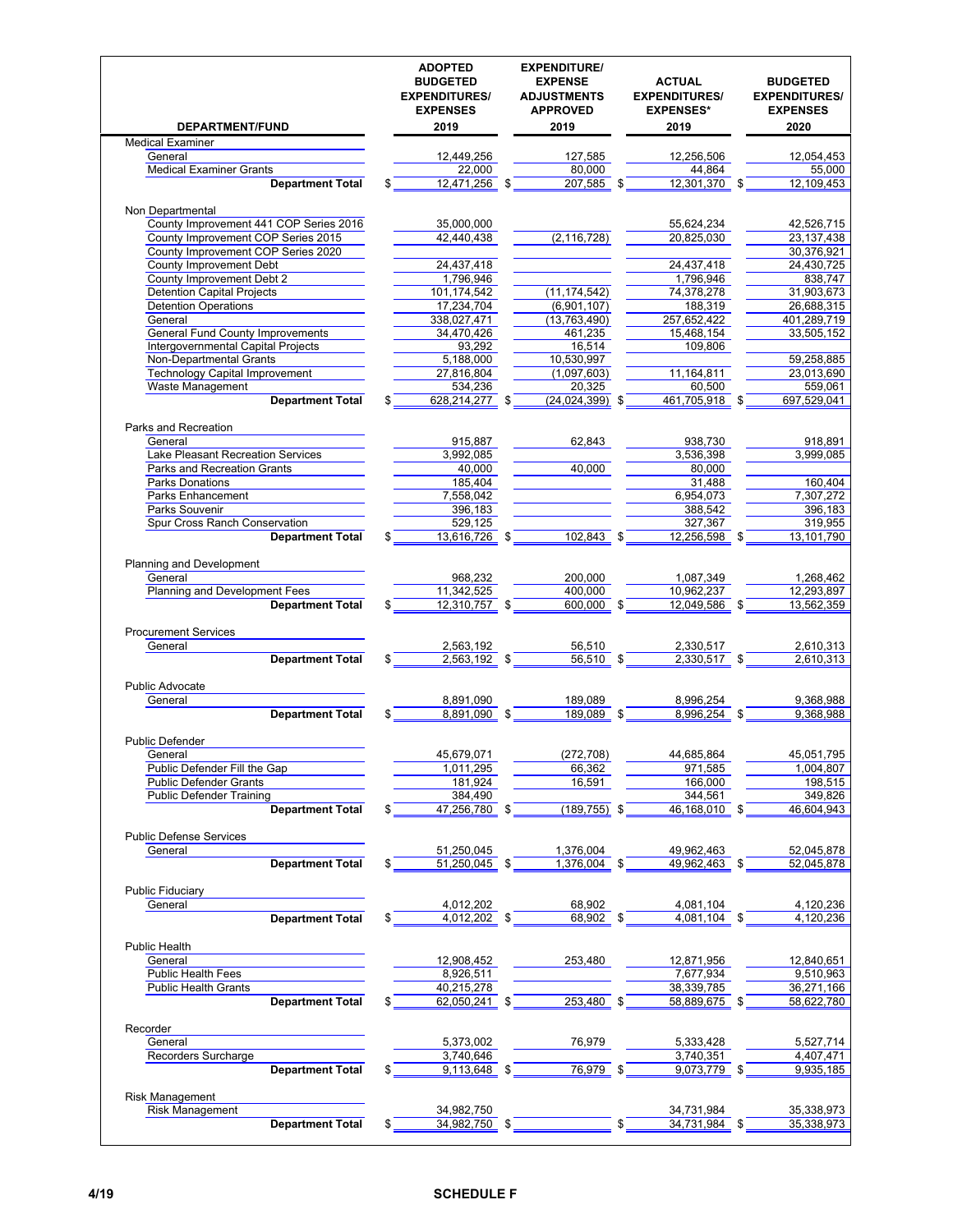| 2019<br>227,054,552<br>136,293,723<br>742,333<br>10,026,352<br>493,565<br>220,000<br>3,966,165<br>3,482,444<br>2,500,000<br>242,700<br>385,021,834 \$<br>250,000<br>1,371,198<br>5,943,835<br>7,565,033 \$<br>1,583,362<br>193,550<br>637,500<br>99,521,913<br>1,225,447 |                                                      | 2019<br>(6,889,855)<br>14,604,690<br>1,425,000<br>9,139,835 \$<br>\$ | 2019<br>212,530,806<br>142,892,172<br>392,592<br>10,026,352<br>209,512<br>1,645,000<br>3,750,000<br>1,834,893<br>900,000<br>192,700<br>374,374,027 \$<br>103,725<br>6,391,447<br>8,104,772<br>14,599,944 \$ |                                                                     | 2020<br>220,279,392<br>152,566,658<br>630,846<br>11,502,708<br>493,565<br>160,000<br>3,195,139<br>3,482,444<br>523,651<br>160,650<br>392,995,053<br>250,000 |
|--------------------------------------------------------------------------------------------------------------------------------------------------------------------------------------------------------------------------------------------------------------------------|------------------------------------------------------|----------------------------------------------------------------------|-------------------------------------------------------------------------------------------------------------------------------------------------------------------------------------------------------------|---------------------------------------------------------------------|-------------------------------------------------------------------------------------------------------------------------------------------------------------|
|                                                                                                                                                                                                                                                                          |                                                      |                                                                      |                                                                                                                                                                                                             |                                                                     |                                                                                                                                                             |
|                                                                                                                                                                                                                                                                          |                                                      |                                                                      |                                                                                                                                                                                                             |                                                                     |                                                                                                                                                             |
|                                                                                                                                                                                                                                                                          |                                                      |                                                                      |                                                                                                                                                                                                             |                                                                     |                                                                                                                                                             |
|                                                                                                                                                                                                                                                                          |                                                      |                                                                      |                                                                                                                                                                                                             |                                                                     |                                                                                                                                                             |
|                                                                                                                                                                                                                                                                          |                                                      |                                                                      |                                                                                                                                                                                                             |                                                                     |                                                                                                                                                             |
|                                                                                                                                                                                                                                                                          |                                                      |                                                                      |                                                                                                                                                                                                             |                                                                     |                                                                                                                                                             |
|                                                                                                                                                                                                                                                                          |                                                      |                                                                      |                                                                                                                                                                                                             |                                                                     |                                                                                                                                                             |
|                                                                                                                                                                                                                                                                          |                                                      |                                                                      |                                                                                                                                                                                                             |                                                                     |                                                                                                                                                             |
|                                                                                                                                                                                                                                                                          |                                                      |                                                                      |                                                                                                                                                                                                             |                                                                     |                                                                                                                                                             |
|                                                                                                                                                                                                                                                                          |                                                      |                                                                      |                                                                                                                                                                                                             |                                                                     |                                                                                                                                                             |
|                                                                                                                                                                                                                                                                          |                                                      |                                                                      |                                                                                                                                                                                                             |                                                                     |                                                                                                                                                             |
|                                                                                                                                                                                                                                                                          |                                                      |                                                                      |                                                                                                                                                                                                             |                                                                     |                                                                                                                                                             |
|                                                                                                                                                                                                                                                                          |                                                      |                                                                      |                                                                                                                                                                                                             |                                                                     |                                                                                                                                                             |
|                                                                                                                                                                                                                                                                          |                                                      |                                                                      |                                                                                                                                                                                                             |                                                                     |                                                                                                                                                             |
|                                                                                                                                                                                                                                                                          |                                                      |                                                                      |                                                                                                                                                                                                             |                                                                     |                                                                                                                                                             |
|                                                                                                                                                                                                                                                                          |                                                      |                                                                      |                                                                                                                                                                                                             |                                                                     |                                                                                                                                                             |
|                                                                                                                                                                                                                                                                          |                                                      |                                                                      |                                                                                                                                                                                                             |                                                                     |                                                                                                                                                             |
|                                                                                                                                                                                                                                                                          |                                                      |                                                                      |                                                                                                                                                                                                             |                                                                     | 250,000                                                                                                                                                     |
|                                                                                                                                                                                                                                                                          |                                                      |                                                                      |                                                                                                                                                                                                             |                                                                     |                                                                                                                                                             |
|                                                                                                                                                                                                                                                                          |                                                      |                                                                      | 1,484,158                                                                                                                                                                                                   |                                                                     | 1,583,362                                                                                                                                                   |
|                                                                                                                                                                                                                                                                          |                                                      |                                                                      | 193,550                                                                                                                                                                                                     |                                                                     | 193,550                                                                                                                                                     |
|                                                                                                                                                                                                                                                                          |                                                      |                                                                      | 637,500                                                                                                                                                                                                     |                                                                     | 637,500                                                                                                                                                     |
|                                                                                                                                                                                                                                                                          |                                                      | (2,260,444)                                                          | 96,604,010                                                                                                                                                                                                  |                                                                     | 99,521,943                                                                                                                                                  |
|                                                                                                                                                                                                                                                                          |                                                      |                                                                      | 690,604                                                                                                                                                                                                     |                                                                     | 1,468,798                                                                                                                                                   |
| 467,000                                                                                                                                                                                                                                                                  |                                                      |                                                                      | 439.213                                                                                                                                                                                                     |                                                                     | 467,000                                                                                                                                                     |
| 108,000                                                                                                                                                                                                                                                                  |                                                      | (108,000)                                                            |                                                                                                                                                                                                             |                                                                     |                                                                                                                                                             |
|                                                                                                                                                                                                                                                                          |                                                      |                                                                      |                                                                                                                                                                                                             |                                                                     |                                                                                                                                                             |
| 700,000                                                                                                                                                                                                                                                                  |                                                      |                                                                      | 557,281                                                                                                                                                                                                     |                                                                     | 1,150,000                                                                                                                                                   |
| 1,830,655                                                                                                                                                                                                                                                                |                                                      | (16, 157)                                                            | 1,660,304                                                                                                                                                                                                   |                                                                     | 1,814,498                                                                                                                                                   |
| 4,082,087                                                                                                                                                                                                                                                                |                                                      | 1,974,719                                                            | 4,805,100                                                                                                                                                                                                   |                                                                     | 6,056,806                                                                                                                                                   |
| 1,020,661                                                                                                                                                                                                                                                                |                                                      |                                                                      | 443,496                                                                                                                                                                                                     |                                                                     | 1,049,727                                                                                                                                                   |
| 5,863,279                                                                                                                                                                                                                                                                |                                                      |                                                                      | 5,754,864                                                                                                                                                                                                   |                                                                     | 5,367,629                                                                                                                                                   |
| 117,233,454 \$                                                                                                                                                                                                                                                           |                                                      | $(409, 882)$ \$                                                      | 113,270,080 \$                                                                                                                                                                                              |                                                                     | 119,310,813                                                                                                                                                 |
|                                                                                                                                                                                                                                                                          |                                                      |                                                                      |                                                                                                                                                                                                             |                                                                     |                                                                                                                                                             |
| 111,672                                                                                                                                                                                                                                                                  |                                                      |                                                                      | 111,672                                                                                                                                                                                                     |                                                                     | 111,672                                                                                                                                                     |
| 123,897,433                                                                                                                                                                                                                                                              |                                                      |                                                                      | 79,784,673                                                                                                                                                                                                  |                                                                     | 113,391,278                                                                                                                                                 |
| 928,673                                                                                                                                                                                                                                                                  |                                                      |                                                                      | 140,471                                                                                                                                                                                                     |                                                                     | 1,355,396                                                                                                                                                   |
| 78,575,236                                                                                                                                                                                                                                                               |                                                      | 400,708                                                              | 73,457,998                                                                                                                                                                                                  |                                                                     | 95,085,074                                                                                                                                                  |
|                                                                                                                                                                                                                                                                          |                                                      |                                                                      |                                                                                                                                                                                                             |                                                                     | 209,943,420                                                                                                                                                 |
|                                                                                                                                                                                                                                                                          |                                                      |                                                                      |                                                                                                                                                                                                             |                                                                     |                                                                                                                                                             |
|                                                                                                                                                                                                                                                                          |                                                      |                                                                      |                                                                                                                                                                                                             |                                                                     | 6,928,779                                                                                                                                                   |
|                                                                                                                                                                                                                                                                          |                                                      |                                                                      |                                                                                                                                                                                                             |                                                                     | 125,000                                                                                                                                                     |
|                                                                                                                                                                                                                                                                          | \$                                                   | 119,463 \$                                                           |                                                                                                                                                                                                             |                                                                     | 7,053,779                                                                                                                                                   |
|                                                                                                                                                                                                                                                                          |                                                      |                                                                      |                                                                                                                                                                                                             |                                                                     |                                                                                                                                                             |
|                                                                                                                                                                                                                                                                          |                                                      |                                                                      |                                                                                                                                                                                                             |                                                                     | (218, 795, 743)                                                                                                                                             |
|                                                                                                                                                                                                                                                                          |                                                      |                                                                      |                                                                                                                                                                                                             |                                                                     | (218, 795, 743)                                                                                                                                             |
|                                                                                                                                                                                                                                                                          |                                                      |                                                                      |                                                                                                                                                                                                             |                                                                     |                                                                                                                                                             |
|                                                                                                                                                                                                                                                                          |                                                      |                                                                      |                                                                                                                                                                                                             |                                                                     |                                                                                                                                                             |
|                                                                                                                                                                                                                                                                          |                                                      |                                                                      |                                                                                                                                                                                                             |                                                                     | (9,660,334)                                                                                                                                                 |
|                                                                                                                                                                                                                                                                          | \$                                                   |                                                                      |                                                                                                                                                                                                             |                                                                     | (9,660,334)                                                                                                                                                 |
|                                                                                                                                                                                                                                                                          |                                                      |                                                                      | 2,294,457,089                                                                                                                                                                                               | \$                                                                  | 2,721,592,909                                                                                                                                               |
|                                                                                                                                                                                                                                                                          | 6,010,543<br>125,000<br>(211,413,793)<br>(8,832,157) | 203,513,014 \$<br>6,135,543<br>$(211, 413, 793)$ \$<br>(8,832,157)   | (400, 708)<br>119,463<br>2,583,181,341<br>10,427,710<br>\$<br>\$                                                                                                                                            | 6,095,844<br>125,000<br>(213,352,815)<br>(8,832,157)<br>(8,832,157) | 153,494,814 \$<br>$6,220,844$ \$<br>$(213, 352, 815)$ \$                                                                                                    |

\* Includes actual expenditures/expenses recognized on the modified accrual or accrual basis as of the date the proposed budget was prepared, plus estimated expenditures/expenses for the remainder of the fiscal year.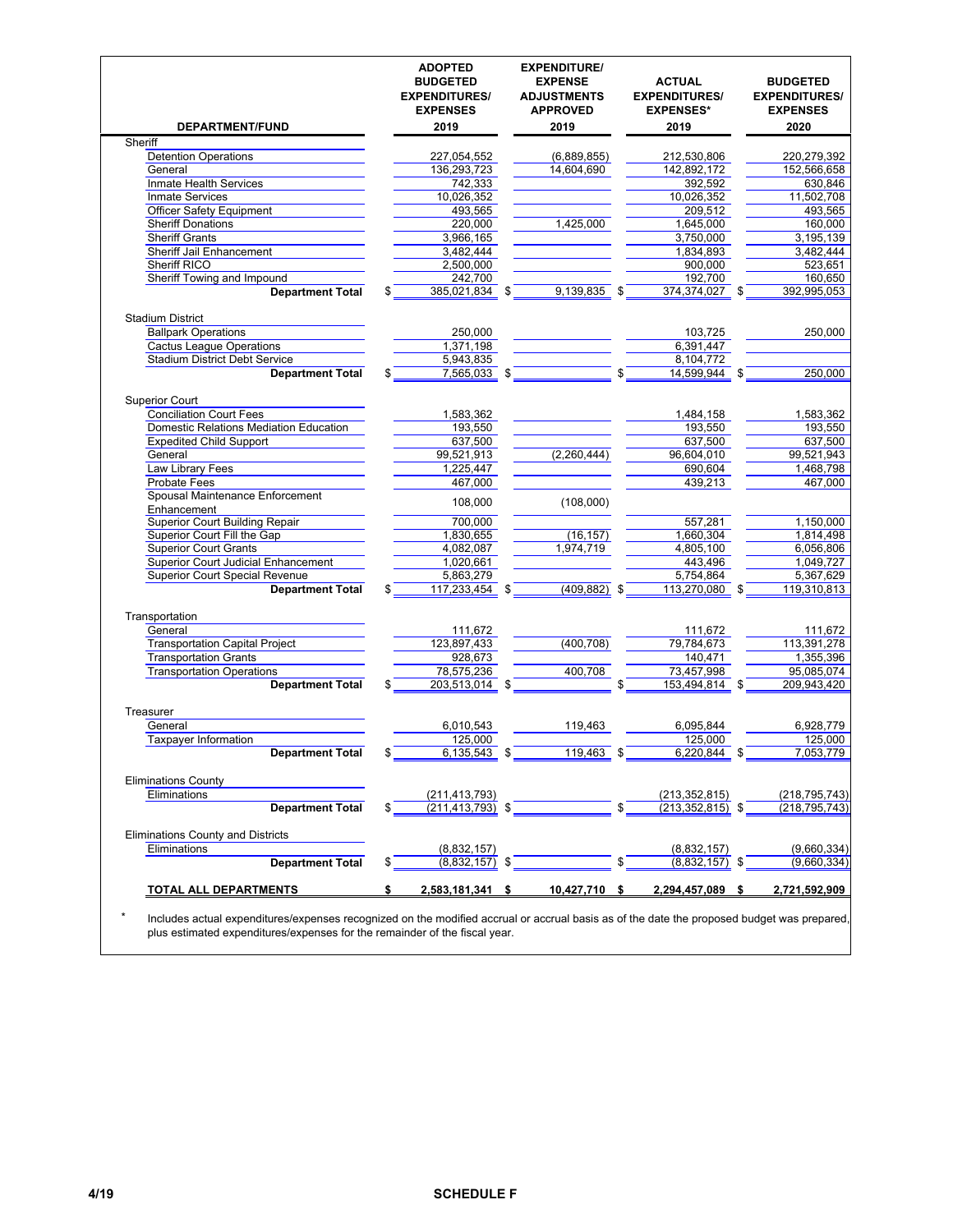|                                                                                          |                                      | <b>MARICOPA COUNTY</b>                                         | <b>Full-Time Employees and Personnel Compensation</b> |                         |                                   |                                                     |
|------------------------------------------------------------------------------------------|--------------------------------------|----------------------------------------------------------------|-------------------------------------------------------|-------------------------|-----------------------------------|-----------------------------------------------------|
|                                                                                          | <b>Full-Time</b><br>Equivalent (FTE) | 2020<br>Employee<br><b>Salaries and</b><br><b>Hourly Costs</b> | <b>Retirement Costs</b>                               | <b>Healthcare Costs</b> | <b>Other Benefit</b><br>Costs     | <b>Total Estimated</b><br>Personnel<br>Compensation |
| <b>FUND</b>                                                                              | 2020                                 | 2020                                                           | 2020                                                  | 2020                    | 2020                              | 2020                                                |
| <b>GENERAL FUND</b>                                                                      |                                      |                                                                |                                                       |                         |                                   |                                                     |
| Regular Staff<br><b>Temporary Staff</b>                                                  | 7,711.40 \$<br>296.25                | 440,262,509 \$<br>2,799,285                                    | 97,928,165 \$                                         | 77,790,923 \$           | 38,734,043 \$<br>214,145          | 654,715,640<br>3,013,430                            |
| <b>Total General Fund</b>                                                                | $8,007.65$ \$                        | 443,061,794<br>\$                                              | 97,928,165 \$                                         | 77,790,923 \$           | 38,948,188<br>\$                  | 657,729,070                                         |
| <b>SPECIAL REVENUE FUNDS</b>                                                             |                                      |                                                                |                                                       |                         |                                   |                                                     |
| <b>Regular Staff</b><br>201 - Adult Probation Fees                                       | 0.50 <sup>5</sup>                    | 6,673,983 \$                                                   | 2,191,893 \$                                          | 1,583,950 \$            | 510,556 \$                        | 10,960,382                                          |
| 202 - Clerk of the Court Judicial Enhancement                                            | 2.00                                 | 207,287                                                        | 25,103                                                | 24,910                  | 15,856                            | 273,156                                             |
| 204 - Justice Court Judicial Enhancement<br>205 - Court Document Retrieval               | 21.00                                | 656,930                                                        | 79,576                                                | 221,069                 | 13<br>51,260                      | 13<br>1.008.835                                     |
| 207 - Palo Verde                                                                         | 4.00                                 | 373,763                                                        | 45,157                                                | 78,168                  | 28,896                            | 525,984                                             |
| 208 - Superior Court Judicial Enhancement                                                | 6.00                                 | 317,378                                                        | 38,431                                                | 71,130                  | 24,839                            | 451.778                                             |
| 209 - Public Defender Training<br>211 - Adult Probation Grants                           | 3.00<br>23.00                        | 123,181<br>1,074,571                                           | 14,908<br>131,413                                     | 35,568<br>234,134       | 9,469<br>86,168                   | 183,126<br>1,526,286                                |
| 212 - Sheriff RICO                                                                       |                                      | 283,439                                                        | 163,516                                               | $\mathbf{r}$            | 21,683                            | 468,638                                             |
| 215 - Emergency Management<br>216 - Clerk of the Court Grants                            | 10.00                                | 582,998<br>988,353                                             | 70,518<br>116,649                                     | 95,411<br>234,405       | 44,201<br>75,625                  | 793,128<br>1,415,032                                |
| 217 - CDBG Housing Trust                                                                 | 6.00                                 | 475,207                                                        | 57,466                                                | 73,509                  | 39,179                            | 645,361                                             |
| 218 - Clerk of Court Fill The Gap                                                        | 43.60                                | 1,109,251                                                      | 135,944                                               | 349,793                 | 84,887                            | 1,679,875                                           |
| 219 - County Attorney Grants<br>220 - Diversion                                          | 57.50<br>19.50                       | 2,756,524<br>1,093,759                                         | 392,345<br>174,088                                    | 580,367<br>248,955      | 204,466<br>91,873                 | 3,933,702<br>1,608,675                              |
| 221 - County Attorney Fill the Gap                                                       | 24.00                                | 983,778                                                        | 142,957                                               | 272,665                 | 89,848                            | 1,489,248                                           |
| 222 - Human Services Grants<br>225 - Spur Cross Ranch Conservation                       | 325.00<br>1.00                       | 13,628,946<br>149,884                                          | 1,649,935<br>44,799                                   | 3,550,942<br>33,908     | 1,150,022<br>12,006               | 19.979.845<br>240,597                               |
| 226 - Planning and Development Fees                                                      | 108.10                               | 5,707,746                                                      | 695,538                                               | 1,145,091               | 473,755                           | 8,022,130                                           |
| 227 - Juvenile Probation Grants                                                          | 34.00                                | 1,954,342                                                      | 521,817                                               | 426,437                 | 149,495                           | 3,052,091                                           |
| 228 - Juvenile Probation Special Fee<br>232 - Transportation Operations                  | 429.00                               | 1,624,529<br>24,363,364                                        | 535,770<br>2,953,755                                  | 385,208<br>4,479,591    | 124,276<br>2,057,983              | 2,669,783<br>33,854,693                             |
| 233 - Public Defender Grants                                                             | 3.00                                 | 149.734                                                        | 18,128                                                | 18,898                  | 11,755                            | 198,515                                             |
| 236 - Recorders Surcharge<br>238 - Superior Court Grants                                 | 25.00<br>38.00                       | 1,864,702<br>2,847,233                                         | 225,818<br>386,346                                    | 283,631<br>554,142      | 143,616<br>211,793                | 2,517,767<br>3,999,514                              |
| 239 - Parks Souvenir                                                                     |                                      | 81,423                                                         | 9,859                                                 | 24,091                  | 6,262                             | 121,635                                             |
| 240 - Lake Pleasant Recreation Services                                                  | 27.00                                | 1,442,558                                                      | 174,717                                               | 378,362                 | 115,738                           | 2,111,375                                           |
| 241 - Parks Enhancement<br>244 - Library District                                        | 66.00<br>168.24                      | 2,809,054<br>8,742,109                                         | 340,185<br>1,059,581                                  | 664,051<br>1,926,458    | 229,990<br>685,384                | 4,043,280<br>12,413,532                             |
| 245 - Justice Courts Special Revenue                                                     |                                      | 4,452,850                                                      | 525,448                                               | 1,059,396               | 340,637                           | 6,378,331                                           |
| 251 - Sheriff Grants<br>252 - Inmate Services                                            | 10.00<br>108.00                      | 1,080,468<br>4,090,057                                         | 461,418<br>644,145                                    | 63,879<br>1,023,632     | (149, 566)<br>381,802             | 1,456,199<br>6,139,636                              |
| 253 - Ballpark Operations                                                                |                                      |                                                                |                                                       |                         |                                   |                                                     |
| 254 - Inmate Health Services                                                             |                                      | 241,599                                                        | 28,513                                                | 47,420                  | 18,488                            | 336,020                                             |
| 255 - Detention Operations<br>256 - Probate Fees                                         | 3,689.55                             | 216,046,002<br>300,300                                         | 46,617,787<br>34,476                                  | 42,700,675<br>34,236    | 17,811,404<br>22,968              | 323,175,868<br>391,980                              |
| 257 - Conciliation Court Fees                                                            |                                      | 1,133,799                                                      | 130,160                                               | 129,253                 | 86,736                            | 1,479,948                                           |
| 258 - Sheriff Towing and Impound<br>259 - Superior Court Special Revenue                 | 2.00                                 | 78,833<br>3,449,197                                            | 39,873<br>396,592                                     | 17,901<br>540,277       | 6,893<br>263,863                  | 143,500<br>4,649,929                                |
| 261 - Law Library Fees                                                                   | 5.00                                 | 276,164                                                        | 33,450                                                | 61,648                  | 21,126                            | 392,388                                             |
| 262 - Public Defender Fill the Gap                                                       | 9.00                                 | 586,123                                                        | 70,980                                                | 106,695                 | 45,675                            | 809,473                                             |
| 264 - Superior Court Fill the Gap<br>265 - Public Health Fees                            | 27.00<br>70.00                       | 1,111,992<br>3,458,915                                         | 334,306<br>425,813                                    | 305,980<br>850,968      | 62,220<br>264,665                 | 1,814,498<br>5,000,361                              |
| 266 - Check Enforcement Program                                                          | 1.00                                 | 31,090                                                         | 3,764                                                 | 11,855                  | 2,480                             | 49,189                                              |
| 267 - Criminal Justice Enhancement<br>270 - Child Support Enhancement                    | 15.00                                | 769,625<br>4,175                                               | 93,152<br>506                                         | 177,825                 | 95,875<br>319                     | 1.136.477<br>5,000                                  |
| 271 - Expedited Child Support                                                            |                                      | 458,556                                                        | 52,644                                                | 52,272                  | 35,076                            | 598,548                                             |
| 274 - Clerk of the Court SRF                                                             | 44.00                                | 1,591,298                                                      | 192.940                                               | 450,288                 | 137,296                           | 2,371,822<br>312.611                                |
| 275 - Juvenile Probation Diversion<br>276 - Spousal Maintenance Enforcement Enhancement  | 4.00                                 | 197.023<br>75,439                                              | 61,542<br>8,902                                       | 38,974<br>17,888        | 15,072<br>5,771                   | 108,000                                             |
| 282 - Domestic Relations Mediation Education                                             |                                      | 148,296                                                        | 17,016                                                | 16,896                  | 11,340                            | 193,548                                             |
| 290 - Waste Tire<br>292 - Correctional Health Grants                                     | 2.00                                 | 114,752<br>124,251                                             | 13,830<br>14,664                                      | 36,735<br>29,462        | 8,791<br>9,505                    | 174,108<br>177,882                                  |
| 503 - Air Quality Grants                                                                 | 14.75                                | 2,040,721                                                      | 425,583                                               | 398,795                 | 216,496                           | 3,081,595                                           |
| 504 - Air Quality Fees                                                                   | 138.90                               | 7,206,256                                                      | 695,048                                               | 1,383,723               | 555,056                           | 9,840,083                                           |
| 505 - Environmental Services Grants<br>506 - Environmental Services Environmental Health | 229.00                               | 34,195<br>12,740,773                                           | 4,035<br>1,541,456                                    | 8,108<br>2,587,926      | 2,616<br>1,035,973                | 48,954<br>17,906,128                                |
| 532 - Public Health Grants                                                               | 331.70                               | 17,351,672                                                     | 2,140,475                                             | 3,966,304               | 1,313,606                         | 24,772,057                                          |
| 572 - Animal Control License/Shelter<br>669 - Small School Service                       | 178.50<br>1.00                       | 6,591,206<br>71,474                                            | 802,183<br>8,616                                      | 1,832,096<br>11,855     | 668,805<br>5,649                  | 9,894,290<br>97,594                                 |
| 715 - School Grants                                                                      | 50.00                                | 3,708,276                                                      | 449,582                                               | 579,347                 | 285,008                           | 5,022,213                                           |
| 782 - School Communication                                                               | 7.00                                 | 436,784                                                        | 53,421                                                | 69,046                  | 37,638                            | 596,889                                             |
| 790 - Educational Supplemental Program<br>991 - Flood Control                            | 6.00<br>195.99                       | 445,471<br>12,086,348                                          | 54,227<br>1,461,526                                   | 63,390<br>2,197,930     | 34,299<br>1,176,504               | 597,387<br>16,922,308                               |
|                                                                                          |                                      |                                                                |                                                       |                         |                                   |                                                     |
| emporary Staff<br>201 - Adult Probation Fees                                             | 0.98                                 | 75,737                                                         |                                                       |                         | 5,794                             | 81,531                                              |
| 204 - Justice Court Judicial Enhancement                                                 | 5.00                                 | 179,150                                                        |                                                       |                         | 13,705                            | 192,855                                             |
| 211 - Adult Probation Grants<br>218 - Clerk of Court Fill The Gap                        | 5.00                                 | 216,373                                                        |                                                       |                         | 16,553                            | 232,926                                             |
| 226 - Planning and Development Fees                                                      | 0.40<br>0.50                         | 15,869<br>17,119                                               |                                                       |                         | 1,214<br>1,310                    | 17,083<br>18,429                                    |
| 236 - Recorders Surcharge                                                                | 1.00                                 | 31,317                                                         |                                                       |                         | 2,396                             | 33,713                                              |
| 238 - Superior Court Grants<br>240 - Lake Pleasant Recreation Services                   | 1.00<br>0.40                         | 24,471                                                         |                                                       |                         | $\overline{\phantom{a}}$<br>1,872 | 26,343                                              |
| 241 - Parks Enhancement                                                                  | 1.68                                 | 38,710                                                         |                                                       |                         | 2,961                             | 41,671                                              |
| 244 - Library District                                                                   | 54.25                                | 1,379,931                                                      |                                                       |                         | 105,565                           | ,485,496                                            |
| 255 - Detention Operations<br>504 - Air Quality Fees                                     | 9.20<br>3.00                         | 373,551<br>96,376                                              |                                                       |                         | 28,577<br>7,373                   | 402,128<br>103,749                                  |
| 532 - Public Health Grants                                                               | 31.02                                | 748,354                                                        |                                                       |                         | 57,249                            | 805,603                                             |
| 715 - School Grants<br>991 - Flood Control                                               | 4.19                                 | (10, 644)<br>178,310                                           |                                                       |                         | (814)<br>13,641                   | (11, 458)<br>191,951                                |
| <b>Total Special Revenue Funds</b>                                                       | 6,701.45 \$                          | 388,964,630 \$                                                 | 70,234,285 \$                                         | 78,847,519 \$           | 31,838,376 \$                     | 569,884,810                                         |
| <b>DEBT SERVICE FUNDS</b>                                                                |                                      |                                                                |                                                       |                         |                                   |                                                     |
|                                                                                          |                                      | \$                                                             | \$                                                    | \$                      | \$                                |                                                     |
|                                                                                          |                                      |                                                                |                                                       |                         |                                   |                                                     |